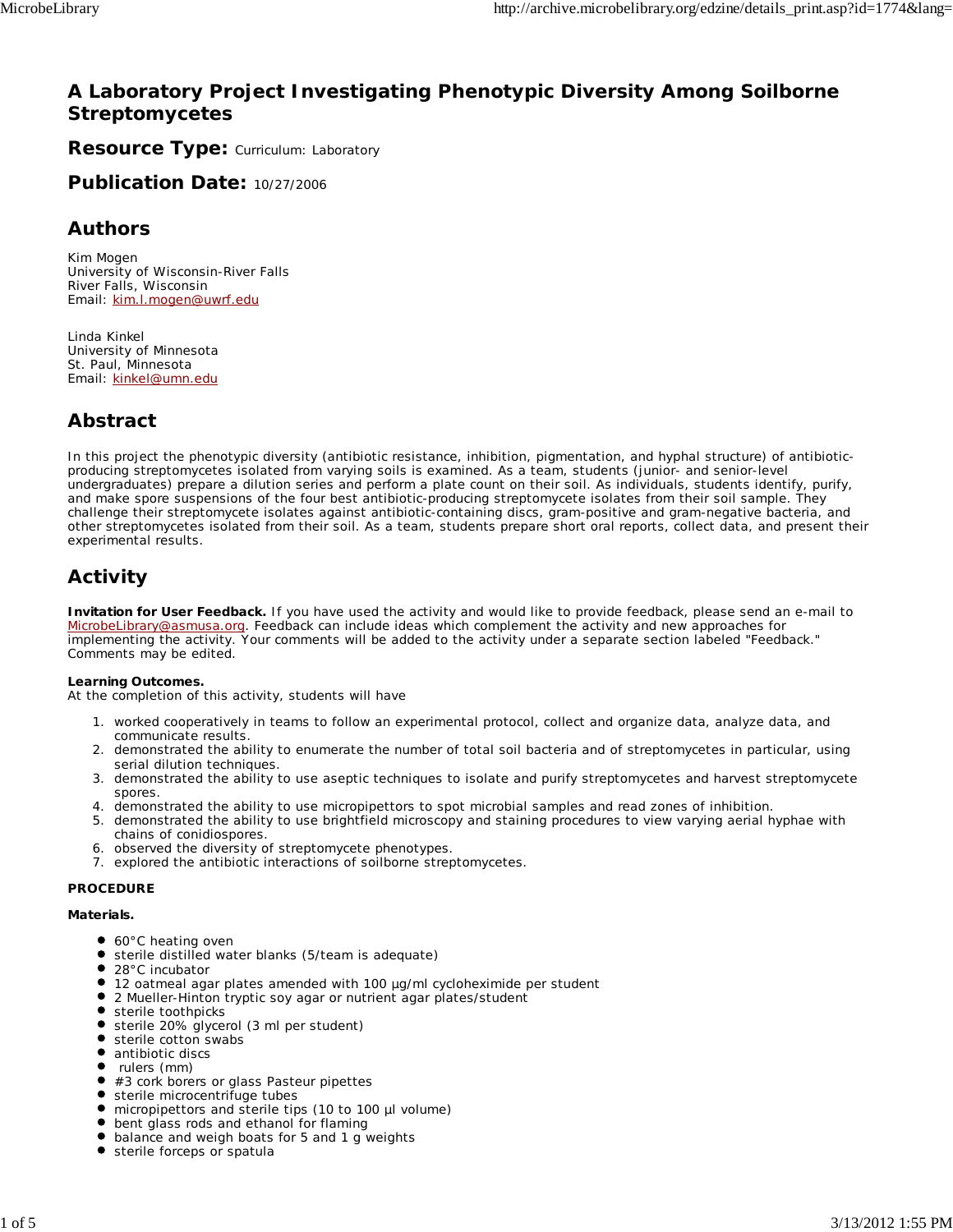plastic zip-top bags for soil collection

**Student Version.** Available as a PDF PDF of student version

**Instructor Version.** Available as a PDF PDF of instructor version

#### **Safety Issues.**

Unidentified infectious pathogens may be present in the soil samples, but students are encouraged to avoid collecting soil from sites where fecal contamination (fields spread with manure, feedlots, active pastures) is probable. Also, the plates are incubated at 28°C for several days which may select against human pathogens. However, a few streptomycete species or strains are reported to be human pathogens. Thus, aseptic techniques for biosafety level 2 organisms should be followed throughout the lab project. Students should wear lab coats, goggles, and gloves while handling their dilution bottles and plates. Discarded toothpicks, plates, pipette tips, swabs, and spore suspensions should be autoclaved before disposal. After the first set of subculturing, bacterial or fungal contaminants are rare.

#### **ML Safety Statement regarding Environmental Isolates**

The Curriculum Resources Committee recognizes that isolated organisms can be a powerful learning tool as well as a potential biological hazard. We strongly recommend that:

- · Environmental enrichment laboratories should only be performed in classes in which students have been trained to work at a BSL2.
- · Direct environmental samples (eg. soil, water) which are known to contain infectious organisms should be handled according to the biosafety level of that infectious agent.
- · Cultures of enriched microorganisms, derived from environmental samples, should be handled using Biosafety Level 2 precautions.
- · Mixed, enriched or pure cultures of microorganisms from environmental samples with a significant probability of containing infectious agents should be manipulated in a biosafety cabinet if available.
- · Where possible, media used for the enrichment of environmental isolates should contain an appropriate anti-fungal agent.
- Instructors should be aware if they are teaching in regions with endemic fungi capable of causing systemic infections, and should avoid environmental isolations.

#### **ASSESSMENT AND OUTCOMES**

#### **Suggestions for Assessment.**

I assign four graded components to this project as described below. These components are due at varying times during the course of the project.

- 1. At the beginning of the project, a team 10-minute oral report to the class on assigned topic area (soil microbiology and plant rhizosphere, streptomycete antibiotic discovery and current antibiotic diversity, streptomycete genetics, or industrial antibiotic production); at least two team members must report; one page summary with three main references to be turned in to instructor on day of presentation (15 points)
- 2. Individual lab notebook, containing entries for all lab work and final data analysis (10 points)
- 3. Individual Gram or simple stain of streptomycete (5 points)
- 4. A team 5-minute oral report of analyzed inhibition and resistance data (10 points)

#### **Field Testing.**

I have done a streptomycete lab project for 4 years. I typically have 45 to 50 students split into two 20 to 25-student labs. Each lab section is divided into four teams of students. The students are a mix of biomedical, biotechnology, food science, and animal science majors. The photographs are examples of student plates taken by the author (KM). Students were asked to evaluate this lab project (as well as others) and typical comments are below. Generally, they greatly enjoyed "seeing" the antibiotic activity of the streptomycetes and wanted to know more about their particular samples. About half of the students voted this project their favorite, over their unknown identification project. "I loved learning about where our antibiotics come from, I don't think I ever really knew before this project."

"It would be neat to get very, very diverse samples instead of using just relatively local-type soil."

"It would be interesting to run more tests on the Streptomyces and figure out individual species of each."

"I would like to know the exact antibiotics that each one was producing as well."

#### **Student Data.**

Example data sheet.

|       | Zone size (mm)      |                 |                 |                 |                 |
|-------|---------------------|-----------------|-----------------|-----------------|-----------------|
|       | Spot, plug, or disc |                 |                 |                 |                 |
| Lawns | Streptomycete 1     | Streptomycete 2 | Streptomycete 3 | Streptomycete 4 | Antibiotic disc |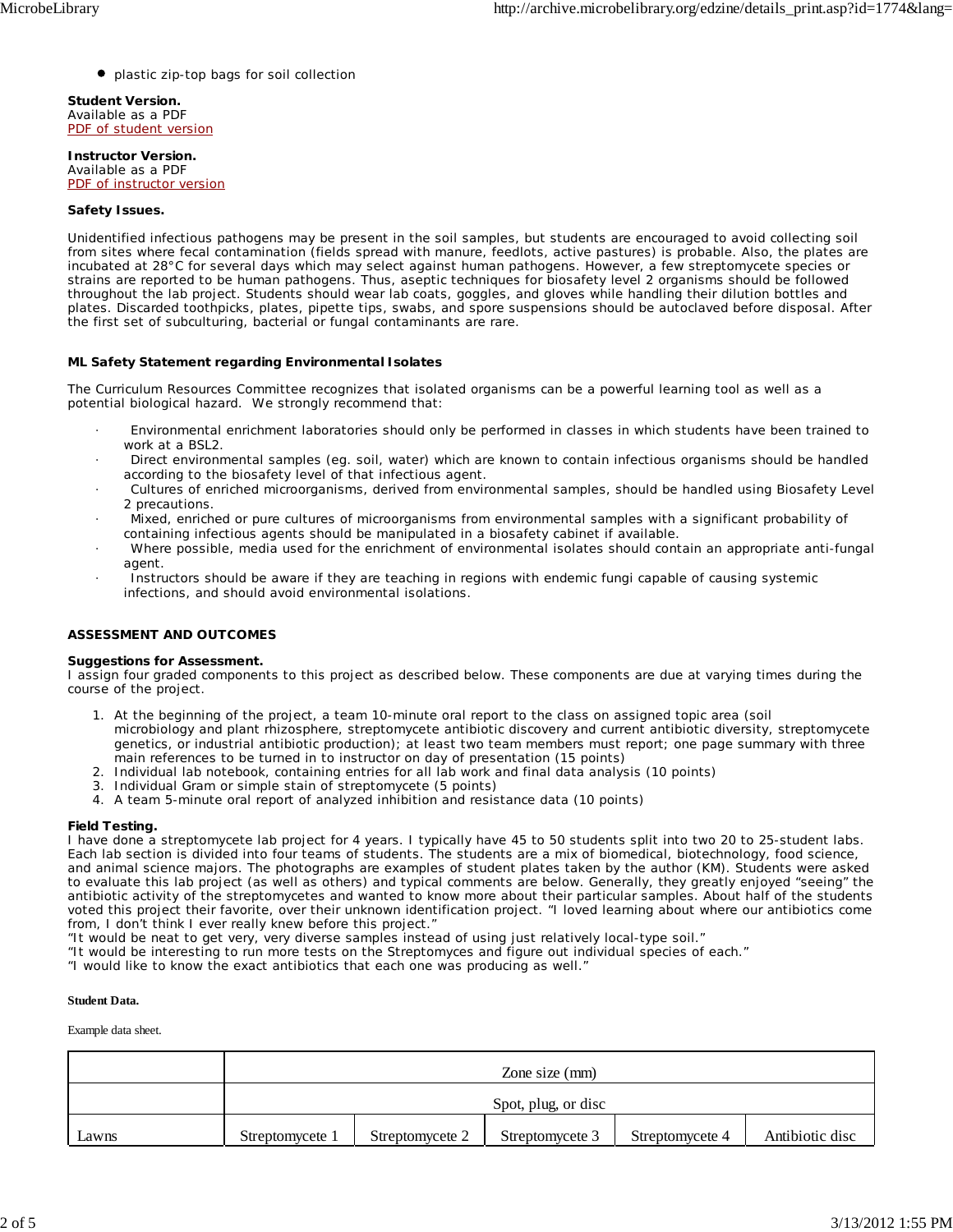| Streptomycete 1 | <b>XXXX</b> |             | $\mathcal{D}$ |             | 6           |
|-----------------|-------------|-------------|---------------|-------------|-------------|
| Streptomycete 2 |             | <b>XXXX</b> |               |             |             |
| Streptomycete 3 | 3           | $\theta$    | <b>XXXX</b>   |             |             |
| Streptomycete 4 | $\Omega$    |             |               | <b>XXXX</b> | 12          |
|                 |             |             |               |             |             |
| Gram-negative 1 |             |             |               |             | <b>XXXX</b> |
| Gram-negative 2 | 3           |             |               |             | <b>XXXX</b> |
| Gram-positive 1 |             | $\Omega$    |               |             | <b>XXXX</b> |
| Gram-positive 2 |             |             |               |             | <b>XXXX</b> |

Bacterial and streptomycete densities.

Usually too numerous to count on lowest dilutions and a few colonies on highest dilution, among all the plates students can easily find 8 to 10 streptomycetes.

#### Number of inhibitions and zone sizes.

The number of inhibitions produced by each streptomycete and the size of the zones each streptomycete produces are highly variable.



Example Bar Graph (question 2)

Inhibitory activities of streptomycetes against other bacteria.

Inhibitory interactions are often highly specific. Individual streptomycetes frequently have very different inhibitory profiles. Gram-positive bacteria are generally more susceptible to inhibition by streptomycetes than gram-negative bacteria, though there are many exceptions.

### Antibiotic susceptibility of streptomycetes.

Resistance to antibiotic inhibition is also highly specific, with resistance profiles varying widely among individual streptomycete isolates. Streptomycetes are generally more susceptible to antibiotics produced by other streptomycetes (like tetracycline and erythromycin) than to antibiotics produced by other microbes (like penicillin and polymyxin B).

#### **SUPPLEMENTARY MATERIALS**

#### **Possible Modifications.**

#### Ecology studies:

Do streptomycetes from different soils (a plot containing native, undisturbed vegetation versus a plot with insecticides, herbicides, fungicides or antibiotics applied) vary in the antibiotic inhibitory or resistance activities? Is antibiotic activity (a competitive trait) related to streptomycete or total bacterial density in soil? How deep in the soil are streptomycetes normally found? Are they found in aquatic soils? What are the potential advantages or disadvantages for streptomycetes to inhibit or to resist inhibition by organisms from the same or different soils? Why are patterns of interaction so complex?

#### Phenotype studies:

How quickly can the isolated streptomycetes degrade complex recalcitrant polymers like chitin, lignin, cellulose, pectin, and keratin? How variable in structure are the aerial hyphae with chains of condiospores?

#### **Grading Rubrics.**

#### **Grading rubric for oral presentation topic:**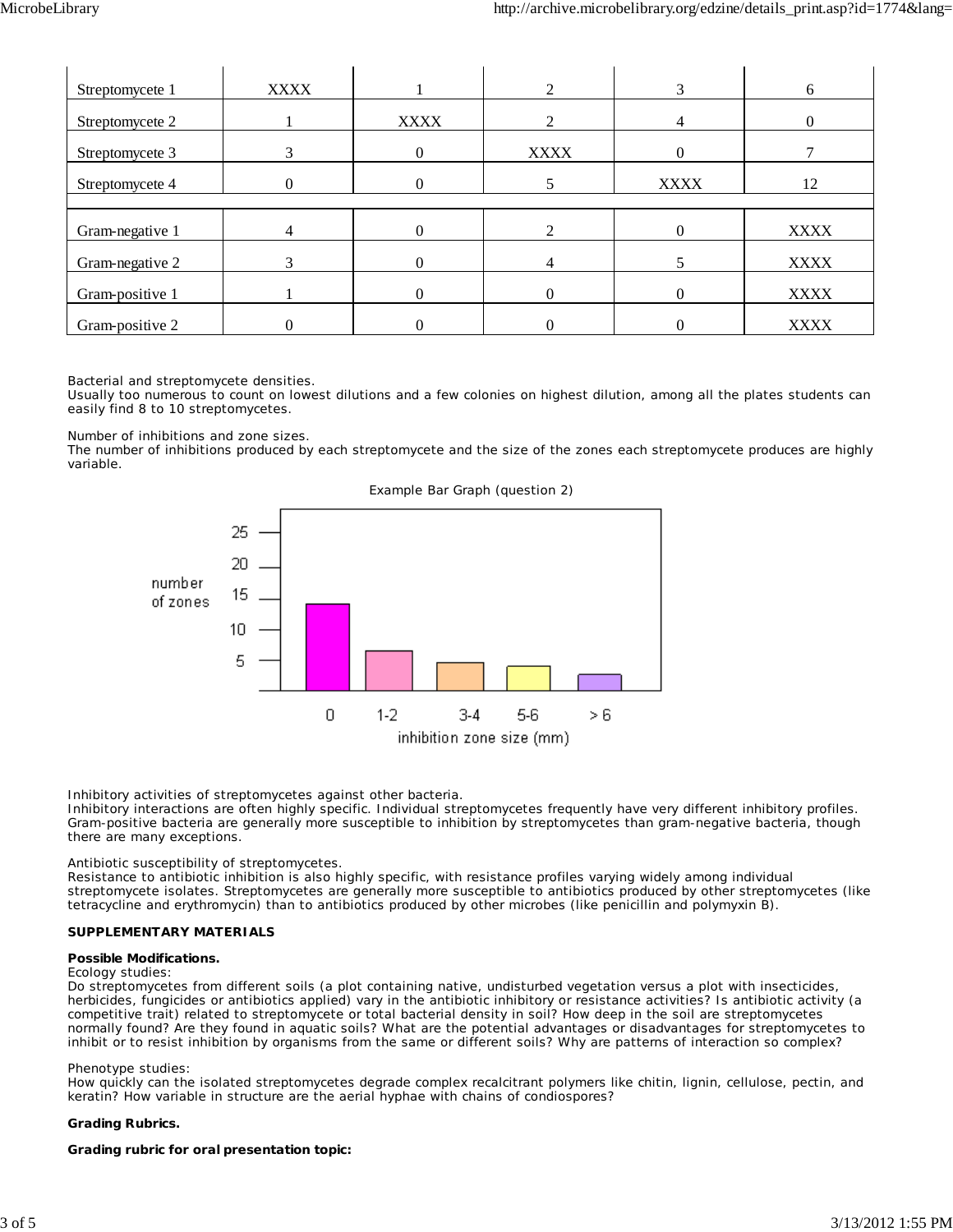| Informative, well-researched                                     |                       | 5 pts  |  |
|------------------------------------------------------------------|-----------------------|--------|--|
| Presentation within time, well organized, practiced, interesting |                       | 5 pts  |  |
| Handout complete, well-organized information, within space       |                       | 5 pts  |  |
|                                                                  | Total points possible | 15 pts |  |
| Grading rubric for individual lab notebook:                      |                       |        |  |
| Entries complete, appropriate detail, dates                      |                       | 4 pts  |  |
| Entries well organized, easy to follow, easy to find information |                       | 4 pts  |  |
|                                                                  |                       | 2 pts  |  |
|                                                                  | Total points possible | 10 pts |  |
| Grading rubric for individual Gram stain:                        |                       |        |  |
| Proper density on smear, hyphae and spore pattern visible        | 3 pts                 |        |  |
| Proper staining                                                  |                       | 2 pts  |  |
|                                                                  | Total points possible | 5 pts  |  |
| Grading rubric for oral team data presentation:                  |                       |        |  |
| Results properly analyzed and interpreted                        |                       | 7 pts  |  |
| Results presented in organized way, easy to follow, within time  | $3$ pts               |        |  |
|                                                                  | Total points possible | 10 pts |  |
|                                                                  |                       |        |  |

Oatmeal agar amended with cycloheximide

- 1. Use a 2 liter flask.
- 2. To 500 ml of oatmeal extract\* add 500 ml of distilled water.
- 3. Add 15 g of agar.
- 4. Autoclave and cool slightly.
- 5. Add 10 ml of cycloheximide solution,\*\* swirl to mix but avoid large bubbles.
- 6. Makes about 65 to 67 15-ml plates.

\*Oatmeal extract

- 1. Use a 2 liter flask.
- 2. For 1 liter mix 20 g of oatmeal (grocery store regular oats) with 1 liter of distilled water.
- 3. Autoclave for 30 minutes (put flask in tray filled with a couple inches of water).
- 4. Strain the mixture through cheesecloth.
- 5. Dispose of the oatmeal chunks.
- 6. Distribute extract into 500 ml flasks (250 ml of extract each).
- 7. Reautoclave and store RT until use.

\*\*Cycloheximide solution (100 µg/ml in 70% ethanol)

- 1. Autoclave a clean, empty 250 ml flask.
- 2. Add 74 ml of 95% ethanol and 26 ml of sterile distilled water.
- 3. Add 1.0 g of cycloheximide powder.
- 4. Store at 4°C.

All oatmeal agar plates used in this activity should contain cycloheximide.

Difco Mueller-Hinton agar, Difco tryptic soy agar, or Difco nutrient agar can be purchased from Becton, Dickinson and Company, Sparks, MD 21152, USA.

#### **References.**

1. **Bentley, S. D., et al.** 2002. Complete sequence of the model actinomycete *Streptomyces coelicolor* A3(2). Nature **417:**141–147.

2. **Currie, C. R., J. A. Scott, R. C. Sumerbell, and D. Malloch.** 1999. Fungus-growing ants use antibiotic-producing bacteria to control garden parasites. Nature **398:**701–704.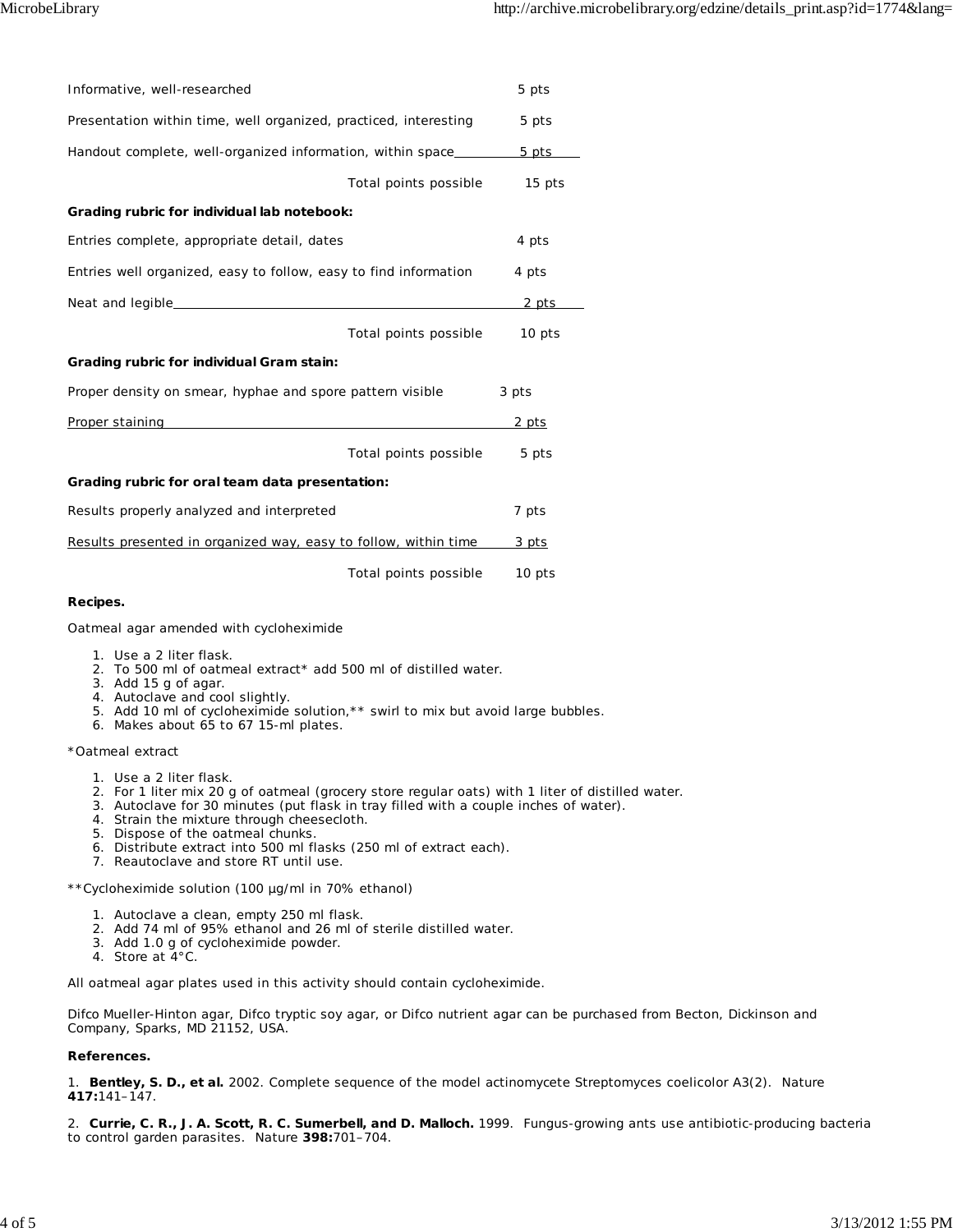3. **Sylvia, D. M., J. J. Fuhrmann, P. G. Hartel, and D. A. Zuberer.** 1998. Principles and applications of soil microbiology, Pearson Prentice-Hall, Upper Saddle River, N.J.

4. **Williams, S. T., M. E. Sharpe, and J. G. Holt (ed.)**. 1989. Bergey's manual of systematic bacteriology, vol. 4, p. 2451-2492. The Williams and Wilkins Company, Baltimore, Md.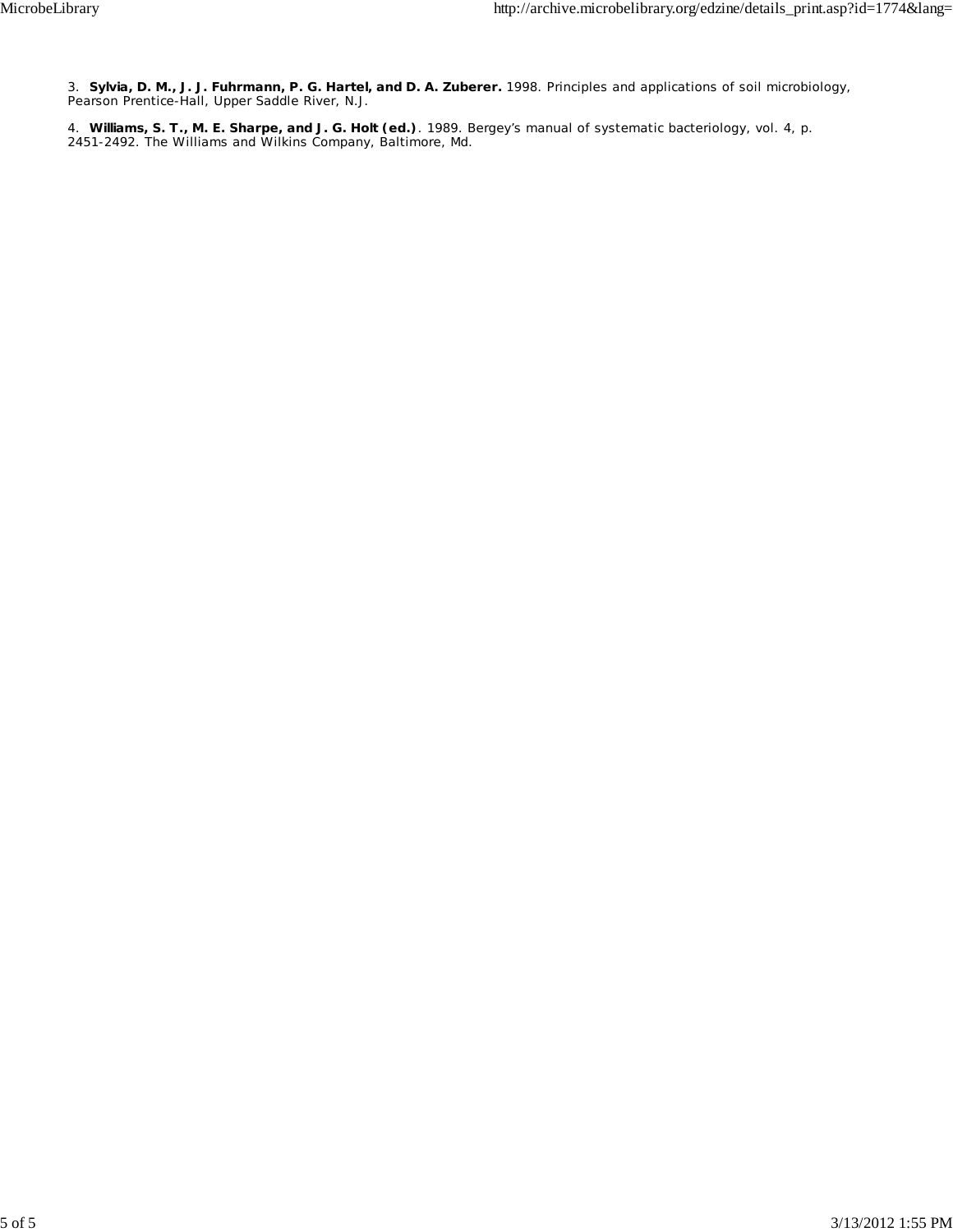### **PROCEDURE – STUDENT VERSION**

A Laboratory Project Investigating Phenotypic Diversity Among Soilborne Streptomycetes

**Introduction.** Ahh, the smell of dirt! That's the smell of geosmins, volatile substances given off by streptomycetes—aerobic, gram-positive, spore-forming, filamentous bacteria found abundantly in most soils of the world. Growing on agar these bacteria look somewhat like fungi. They form filamentous hyphae inside the agar, called substrate hyphae, as well as aerial hyphae. The aerial hyphae eventually form chains of nonmotile spores. This gives the colonies a powdery or chalky look. The hyphae make the colonies tough and leathery, too, instead of soft and moist like most bacterial colonies. While the colonies are often white, the streptomycetes can form pigmented spores or exude pigments into the substrate that make for gorgeous plates of pinks, yellows, greens, blues, violets, or grays.

Ecologically, streptomycetes are incredibly important soil inhabitants. Streptomycetes can degrade a wide range of organic materials, but most especially the difficult, recalcitrant materials like cutin, pectin, and lignin, and turn those materials into soil-conditioning humus. This is beneficial for plants growing in the soil. In turn, plant roots secrete, exude, and leak nutrient-rich materials that may be an important food source for the streptomycetes.

The streptomycetes have another talent as well. To compete with the thousands of other bacteria, fungi, and protozoa in each gram of soil, they produce the microbial version of weapons of mass destruction antibiotics like chloramphenicol, streptomycin, neomycin, erythromycin, nystatin, and tetracycline. Over 70% of the antibiotics currently used for human and veterinary health are produced by streptomycetes. To underscore the importance of these organisms, the genomes of two streptomycetes, *Streptomyces coelicolor* A3(2) and *Streptomyces avermitilis*, have already been completely sequenced. Interestingly, ants figured out the value of having antibiotic producers around at least 50 million years ago. The leaf cutter ants common in North and South America coat their bodies with streptomycetes, which they use to inhibit the growth of troublesome fungi.

This raises interesting and intriguing questions about streptomycetes in soil. What other organisms do streptomycetes inhibit? What may be the advantages or disadvantages of inhibiting some groups and not others? If a streptomycete is a good inhibitor of other organisms, is it also good at resisting antibiotic inhibition? And what might patterns of inhibitory interaction among streptomycetes suggest about the ecology of these organisms in soil?

In this major lab project, you will examine aspects of the phenotypic diversity of streptomycetes isolated from different soils. As individuals, you will identify, purify, and make a spore suspension of four streptomycete isolates from your soil sample. You will discover the antibiotic inhibition and resistance profile for each of these four streptomycetes as you challenge them against each other, against antibiotic discs, and against a set of gram-positive and gram-negative bacteria. You will each be expected to keep a research notebook. As a team, you will give two short oral reports—one on an assigned streptomycete-related topic, and one on your experimental results.

This project is worth 40 points and has four components:

1. A 5 to 8-minute team oral report to class on your topic area\* (15 pts); reports are given in lab; at least two team members must report; a one-page summary with three main references is to be turned in to the instructor. Due (date) in lab.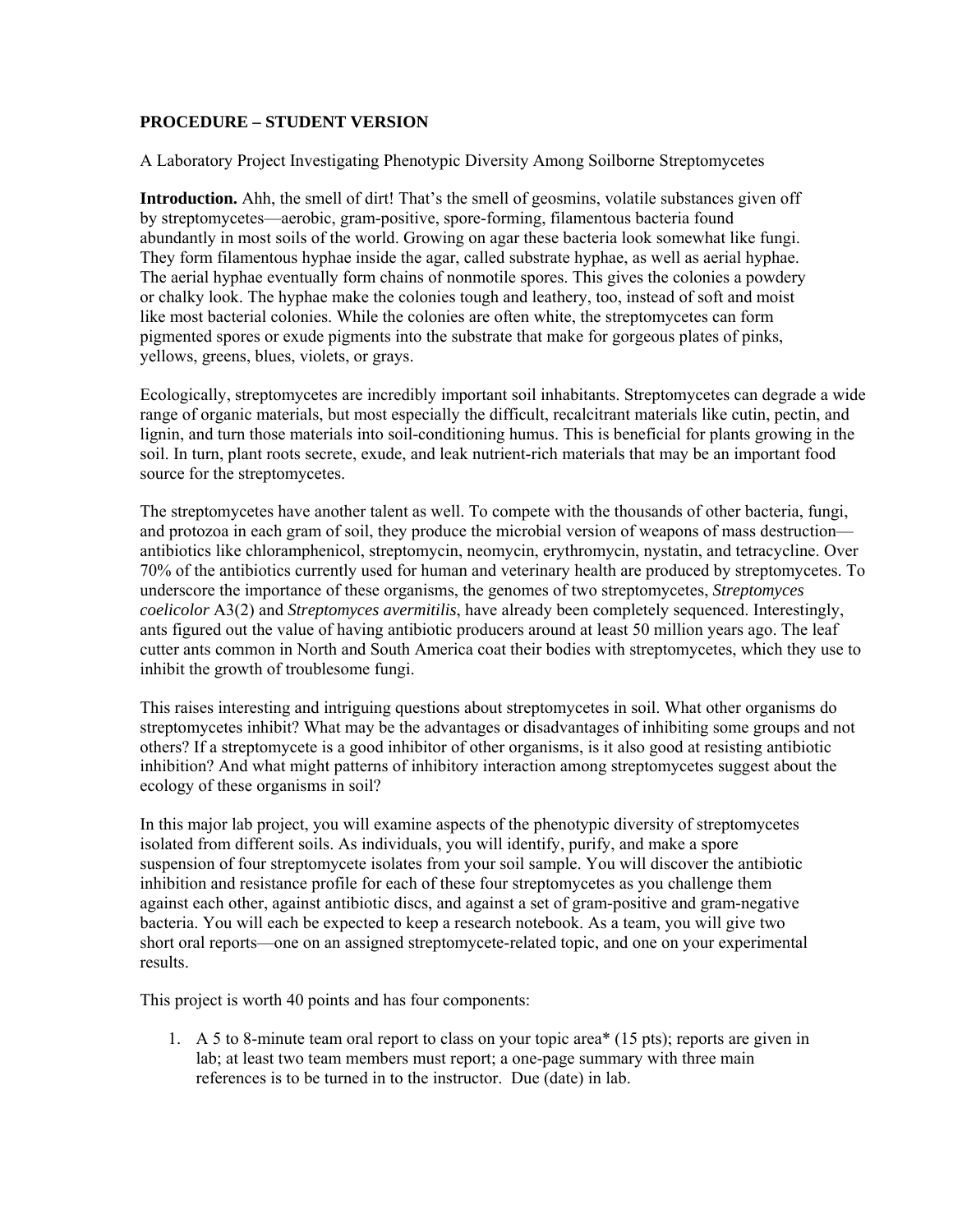- 2. Individual lab research notebook (10 pts); this lab research notebook (provided) should contain ALL of your lab and analysis work. Due (date) in lab.
- 3. Individual Gram stain of your chosen streptomycete isolate (5 pts). Due (date) in lab.
- 4. A 5-minute team oral data report of experimental results for your soil (10 pts); reports are given in lab, at least two team members must report (different members than first oral report). Due (date) in lab.

\*topic areas: microbial community ecology of soil and rhizosphere

antibiotic diversity of streptomycetes

streptomycete genetics and physiology

industrial antibiotic production, "from microbe to medicine"

Your team may collect soil from your own site or use soil supplied by the instructor. To collect your own soil, get a new pint- or quart-sized zip-top storage bag from your instructor. Loosen the soil if necessary. Collect about 1/4 cup of soil. Avoid contaminating the soil by touching it with your hands. If you push the outside bottom of the bag into and through the inside of the bag with your hand you can scoop the soil into the bag without touching it. Seal the bag and get it to your instructor at least 2 days before the laboratory project starts. Soil can be collected from any site (e.g., fields, gardens, woodlands, under turf, near sidewalks, roadside ditches). While unlikely, it is possible that because you are isolating unknown organisms from the soil, you may isolate pathogens. To minimize the collection of any human pathogens, avoid sites where fecal contamination is possible (e.g., fields spread with manure, feedlots, active pastures).

PROJECT DAY 1*:* Isolate bacteria from soil

Divide into teams as indicated by your instructor.

Assigned research topic =

Record soil source =

Place 1 g of prepared soil in 9 ml of sterile  $dH_2O$  and vortex for 1 minute.

Let sample sit at room temperature for 30 minutes.

While you are waiting, decide what serial dilution protocol to use so that you can determine the total number of CFU per gram of soil and the number of streptomycete CFU per gram of soil.

Expect a typical total CFU per gram of soil to be about  $10^{6}$  to  $10^{7}$ . Your team will have four orfive 9 ml sterile water tubes as dilutent and four oatmeal agar plates. You will use micropipettors to plate 100 μl aliquots of your dilutions onto your dilution plates. Get instructor approval before you proceed.

Plate 100 μl of your dilutions on oatmeal agar amended with cycloheximide (100 μg/ml). These plates will be referred to as OA plates. Use a sterile bent glass rod to spread the sample.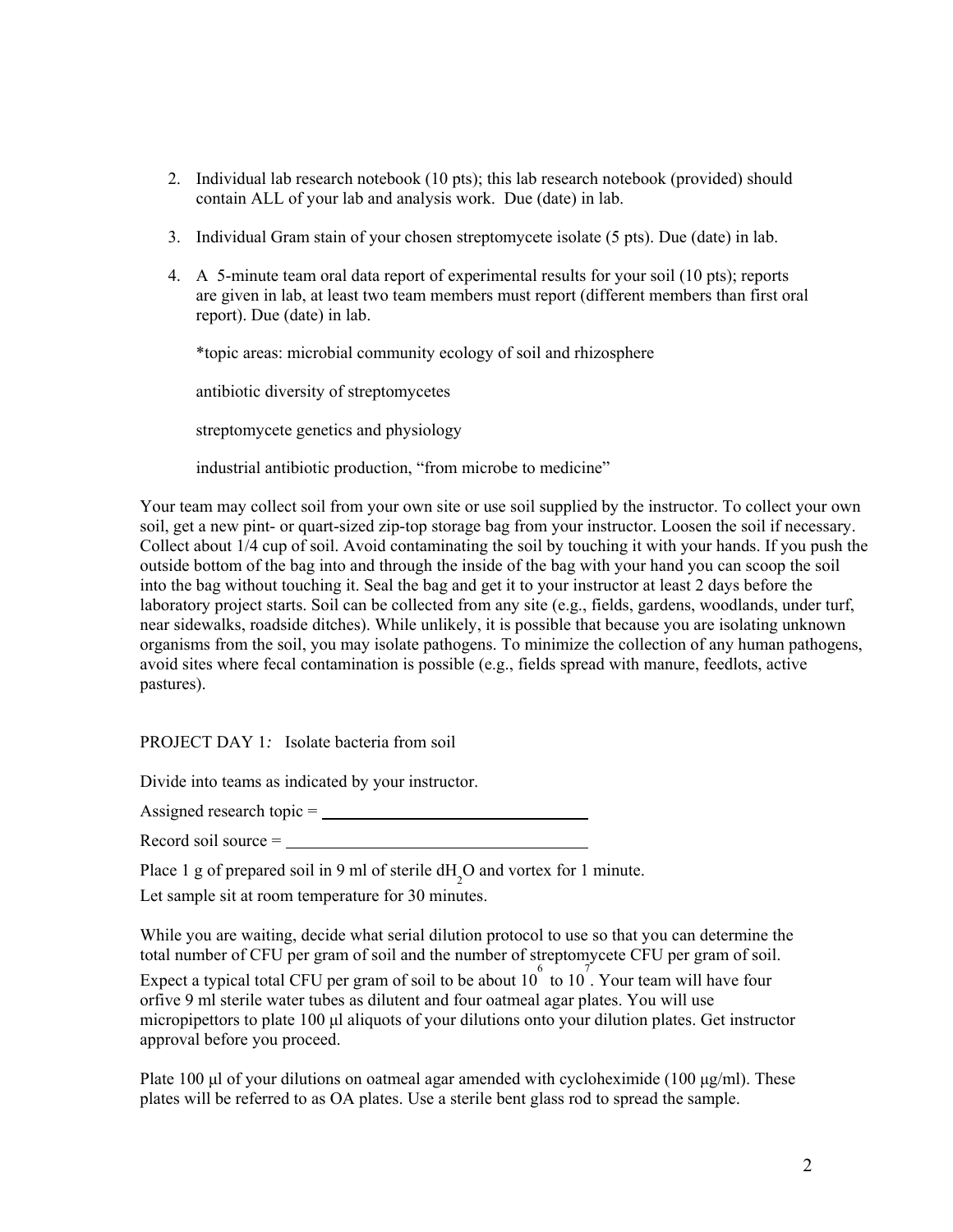Incubate for 5 days at 28°C. Streptomycetes are considered slow-growers compared to the typical bacteria used in microbiology labs.

PROJECT DAY 2: Determine total bacteria and streptomycete population densities and subculture individual streptomycete isolates

Determine population of total bacteria and of streptomycetes using plate count methodology. Streptomycete colonies often are small, hard, and friable. They appear to have a powdery coating and often exhibit a zone of inhibition. They will not be gooey or shiny. Streptomycetes can be various colors above the agar (but most often are white or gray) and below the agar (frequently gray or yellow).



 $\begin{array}{|l|l|}\n \hline\n \text{10} & \text{10} \\
\text{11} & \text{11} \\
\hline\n \end{array}$ small, white, hard streptomycete colonies.

| Dilution        | Number total CFU | Number streptomycete |
|-----------------|------------------|----------------------|
| plate           |                  | <b>CFU</b>           |
|                 |                  |                      |
| 10 <sup>°</sup> |                  |                      |
|                 |                  |                      |
| 10 <sup>°</sup> |                  |                      |
|                 |                  |                      |
| $10^{-}$        |                  |                      |
|                 |                  |                      |
| $10^{-}$        |                  |                      |



Close up of area from soil dilution plate showing white, hard streptomycete colonies powdery, granular appearance of white streptomycetes

Number of total CFU per gram of soil:

Number of streptomycetes per gram of soil:

What percentage of the soil bacteria are streptomycetes? Is this consistent for all soil sources used in class?

Why might the percentage of streptomycetes be artificially high?

Isolate and purify individual streptomycetes by collecting spores on a sterile toothpick and streaking them onto OA. Handle the toothpick just as you would an inoculating loop. Use a gentle touch as you glide it across the agar when streaking the OA plate. Collect eight isolates total and streak them onto two OA plates. Label these plates "subcultures 1–4" and "subcultures 5–8". Incubate for 2 days at 28°C. If after 2 days your plates appear to be growing only streptomycetes,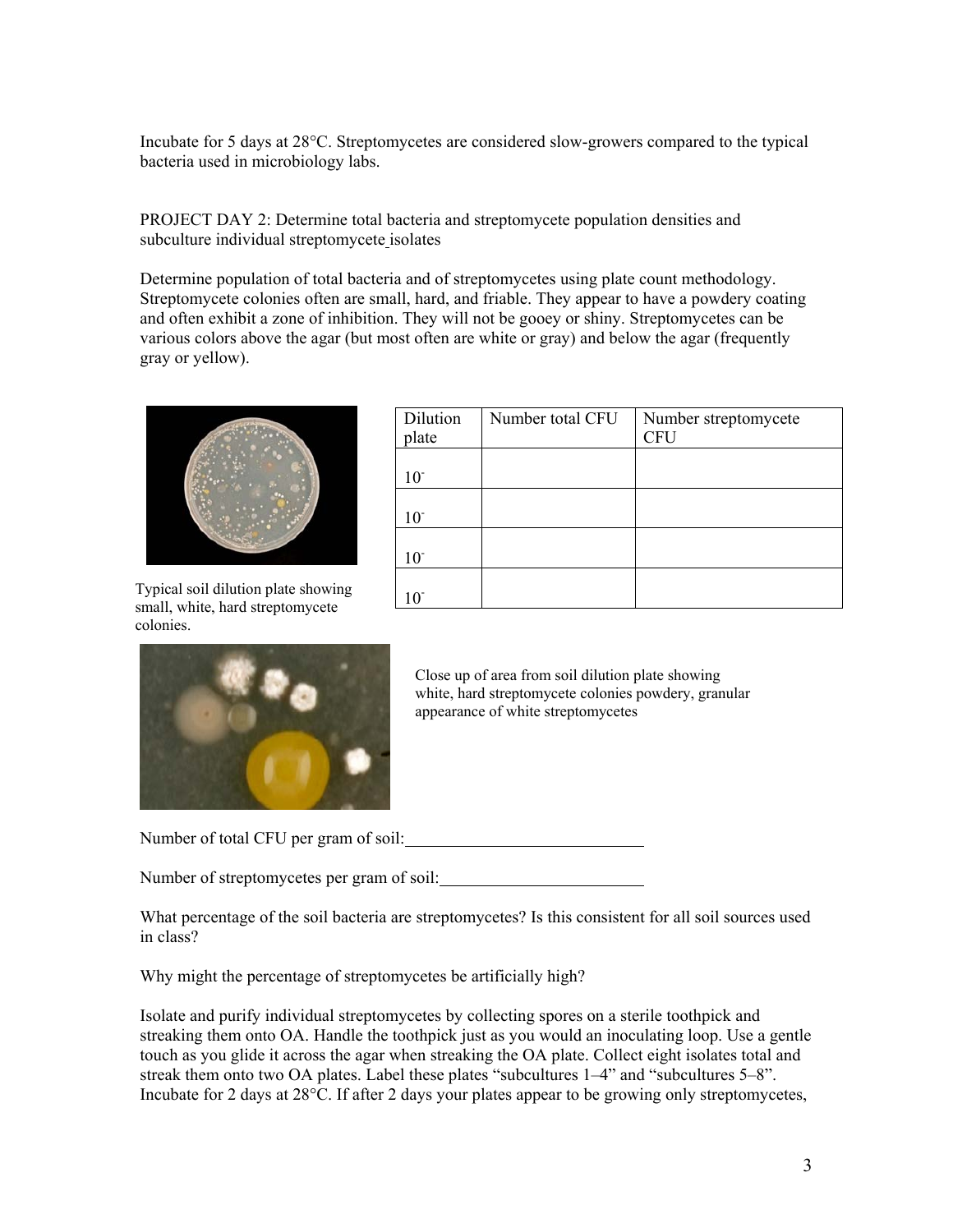continue incubating them at 28°C. If after 2 days you see any growth that looks like a contaminant, restreak your isolates onto new OA plates using sterile toothpicks. Most contaminating bacteria will grow faster than the streptomycetes so you can usually find a section of the streptomycete colonies that appears clean and streak from that area. Remember that you only need four isolates, so if some are beyond purifying, that's okay.



PROJECT DAY 3: Purify selected streptomycetes subcultures

Among the eight streptomycetes selected above, choose the four "best" isolates for further work. The "best" streptomycete characteristics will be those that are fast growers (have spread the most on your plate or produced the most powdery spores), those that appear pure, and those that show diverse phenotypes (colors). To do this, use a sterile toothpick to streak each isolate as heavily as possible onto half a plate of OA. Use two OA plates, two isolates per plate. Label these plates "spore collection 1–2" and "spore collection 3–4." Incubate for 5 to 7 days at 28°C.



spore collection 1-2 spore collection 3-4



PROJECT DAY 4*:* Spore collection, antibiotic inhibition and resistance assays

### Spore collection:

Using a micropipettor, aliquot 0.75 ml of sterile 20% (v/v) glycerol into four 1.5 ml sterile microfuge tubes. Label the tubes "spore suspension 1, 2, 3, and 4." Moisten a sterile cotton swab by dipping it into one of the microfuge tubes of sterile  $20\%$  (v/v) glycerol. Collect the streptomycete spores by gently rolling the moist sterile swab across the surface of the spore collection plate, one isolate at a time, being careful not to move the swab into the other half of the plate. Twirl the cotton swab in the microfuge tube to liberate the spores. To guarantee good spore harvest, reswab two more times, using the same swab and liberating the spores into the same tube. Repeat the spore collection process for each of the four isolates using one fresh swab for each isolate. Save these swabbed spore collection plates as you will use them again to collect plugs.

## Antibiotic assays:

Get four OA plates and label them "streptomycete 1–4 antibiotic assay." Using a micropipettor, add 100 μl of your spore suspension 1 to the OA plate labeled "streptomycete 1 antibiotic assay," add 100 μl of your spore suspension 2 to the OA plate labeled "streptomycete 2 antibiotic assay,"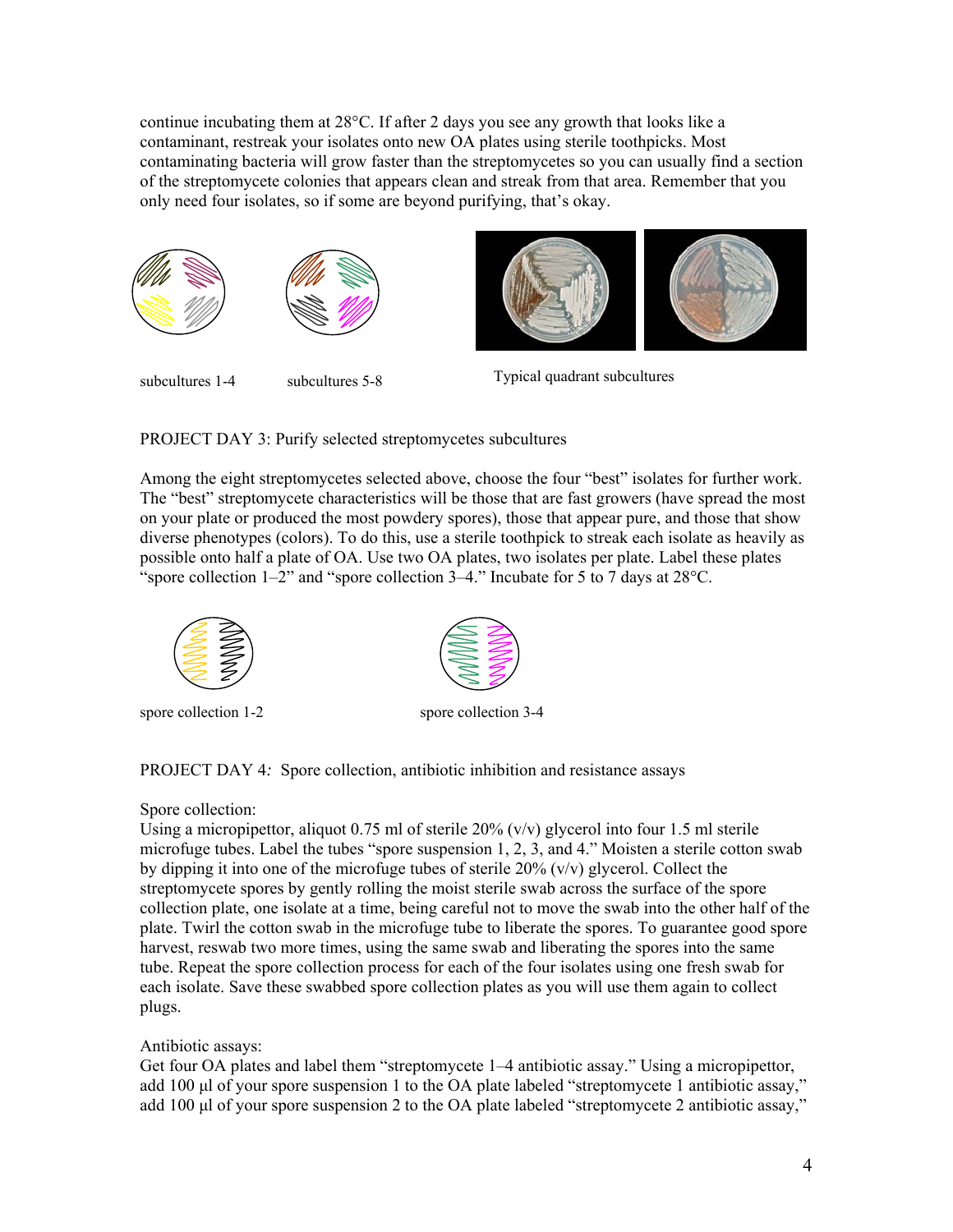and repeat until you have made all four streptomycete lawns. Use a sterile bent glass rod to spread the spores and make good, solid lawns.



Allow the lawns to dry about 5 minutes before proceeding.

Use a sterile forceps to add one antibiotic disc (your choice of those supplied by your instructor, use the same antibiotic for each plate) to each antibiotic assay plate. Tap the disc down with the forceps to make sure it adheres to the agar.

On each antibiotic assay plate make three 10-μl spots of the other streptomycete spore suspensions. Use a fresh tip each time.



Set these plates aside and at the end of the class period invert them and incubate 7 days at 28°C.

Get two Mueller-Hinton (MH), tryptic soy agar (TSA), or nutrient agar plates. Label one of these plates "gram-negative antibiotic assay" and the other "gram-positive antibiotic assay." Divide one MH plate in half and use two sterile swabs to make two half-lawns of the two gram-negative bacteria provided. Divide the second MH plate in half and use two sterile swabs to make two half-lawns of the two gram-positive bacteria provided. Label each half-lawn with the name of the swabbed bacteria.



gram-negative antibiotic assay gram-positive antibiotic assay name of bacteria name of bacteria



Get a cork borer, flame sterilize it using ethanol, and once it is cool punch four holes in your swabbed spore collection plate 1. Sterilize the cork borer again and punch four holes in your swabbed spore collection plate 2. Repeat for plates 3 and 4. The plugs should stay in the plate. Each plug contains any antibiotic that the streptomycete produced that diffused into the agar.

Use a sterile forceps or spatula to carefully pick up the plugs and place them onto each MH lawn, upside down or right side up (doesn't matter).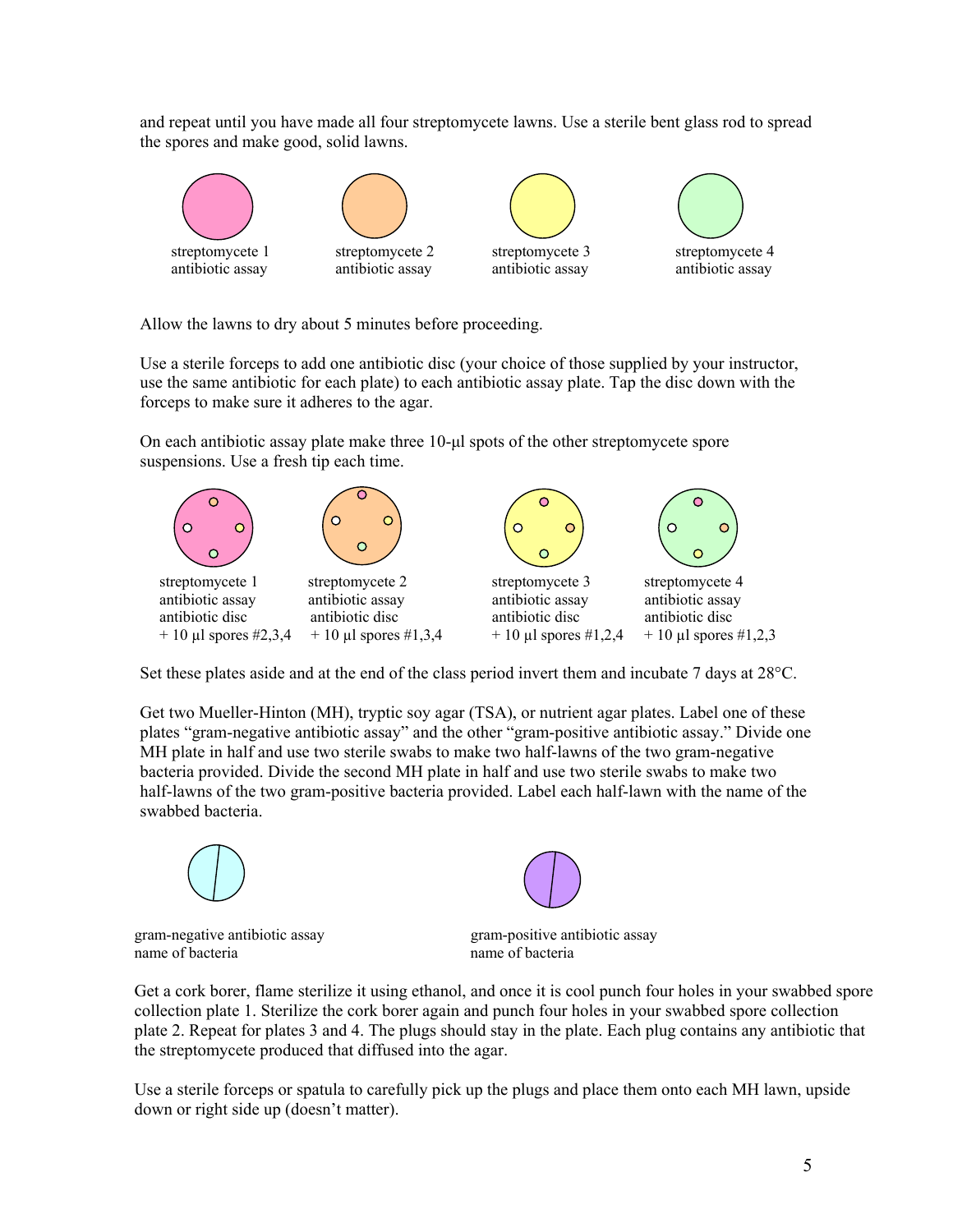

+ plugs from each streptomycete  $+$  plugs from each streptomycete



gram-negative antibiotic assay gram-positive antibiotic assay

Incubate these plates 7 days at 30 °C. Do NOT invert these plates or the plugs may fall off.

## PROJECT DAY 5: Data collection and analysis

Zones of inhibition:

Measure to the nearest mm any zones of inhibition. Measure from the edge of the dotted streptomycete spore isolate or disc or plug to the edge of the zone. Record your data on the data sheet provided.



In the above example, streptomycete #1 (spot) did not inhibit streptomycete #4 (lawn), as no zone of inhibition was produced, and conversely, streptomycete #4 was resistant to whatever antibiotic streptomycete #1 produced. Also, streptomycete #2 did inhibit streptomycete #4, and conversely, streptomycete #4 was susceptible to the antibiotics produced by streptomycete #2.



Plates 1 and 2 contain streptomycete spore suspension lawns on OA plates challenged with the other spore suspensions of the collection and an antibiotic disc, plate 3 contains two lawns of gram-positive bacteria challenged with antibiotic-containing streptomycete plugs on MH agar.

## Analysis:

- 1. How many total CFU/g are in your soil? How many of those are streptomycetes? What differences or similarities in substrate and aerial hyphae did you observe in your streptomycete collection?
- 2. How many zones of inhibition were produced? How many of each size were produced? Construct a bar graph to show your results.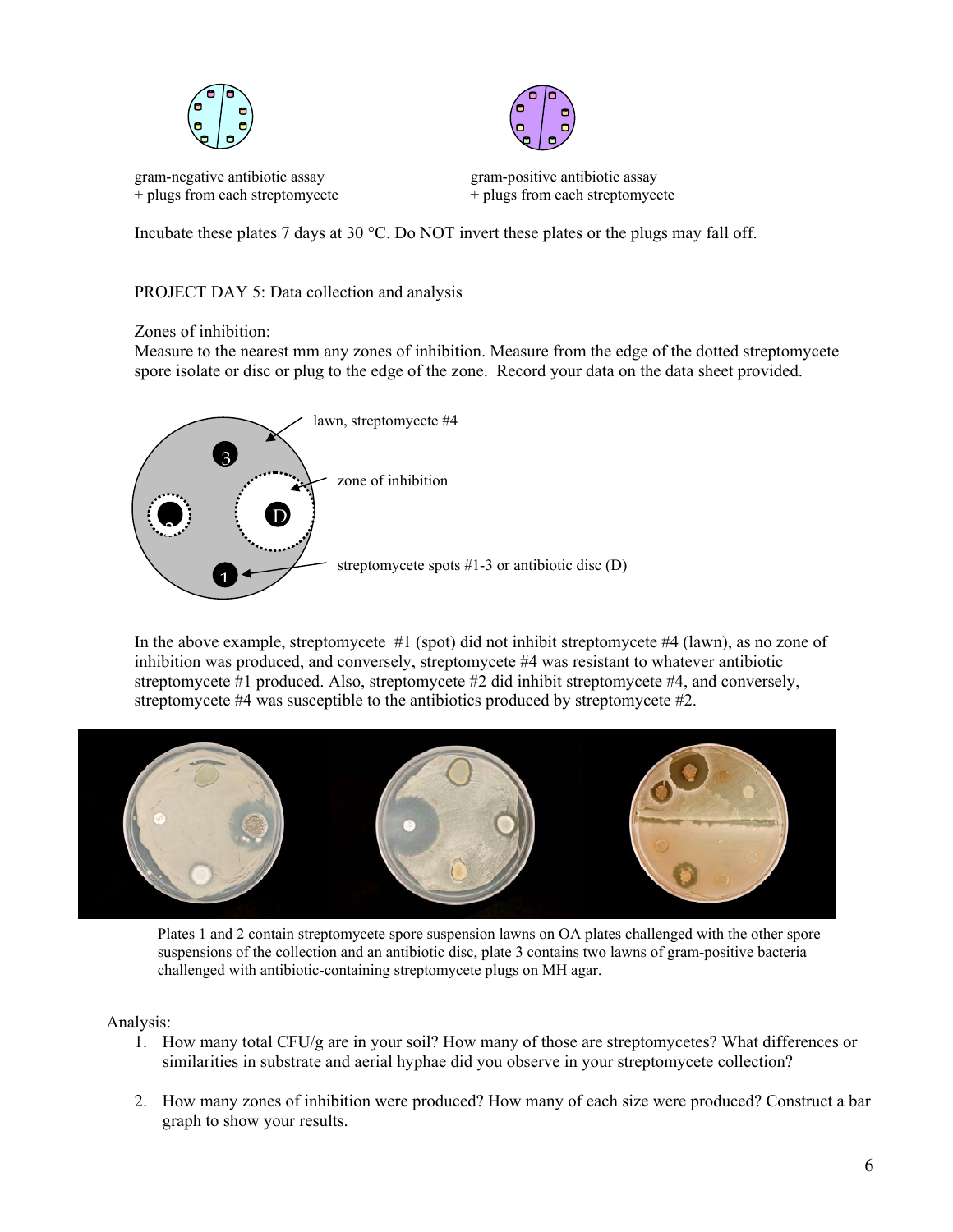- 3. How many microbes did each of your streptomycetes inhibit? Construct a bar graph to show your results.
- 4. How many microbes did each of your streptomycetes resist? Construct a bar graph to show your results.
- 5. Are your streptomycetes resistant or susceptible to the antibiotic in the disc? Is it an antibiotic naturally produced by a streptomycete?

Answer the following questions after class data has been shared:

- 6. Do your streptomycetes appear to be strong or weak resistors when compared to others in class? Explain.
- 7. Do your streptomycetes appear to be strong or weak inhibitors when compared to others in class? Explain.
- 8. Does any particular soil source seem to produce more effective antibiotic producers? Explain.
- 9. Why do you think the streptomycetes produce antibiotics? How do you think their antibiotic-producing ability affects the microbial soil community? Explain.

### Staining:

From a portion of a plate that contains any streptomycete isolate, use a toothpick to gather aerial filaments and spores and perform a standard Gram stain. Your Gram stain should yield a gram-positive reaction. Note in particular the filamentous nature of the streptomycetes and find the spore pattern of your streptomycete isolate. View the spore pattern of other streptomycetes stained by your neighbors.



Typical stains of streptomycetes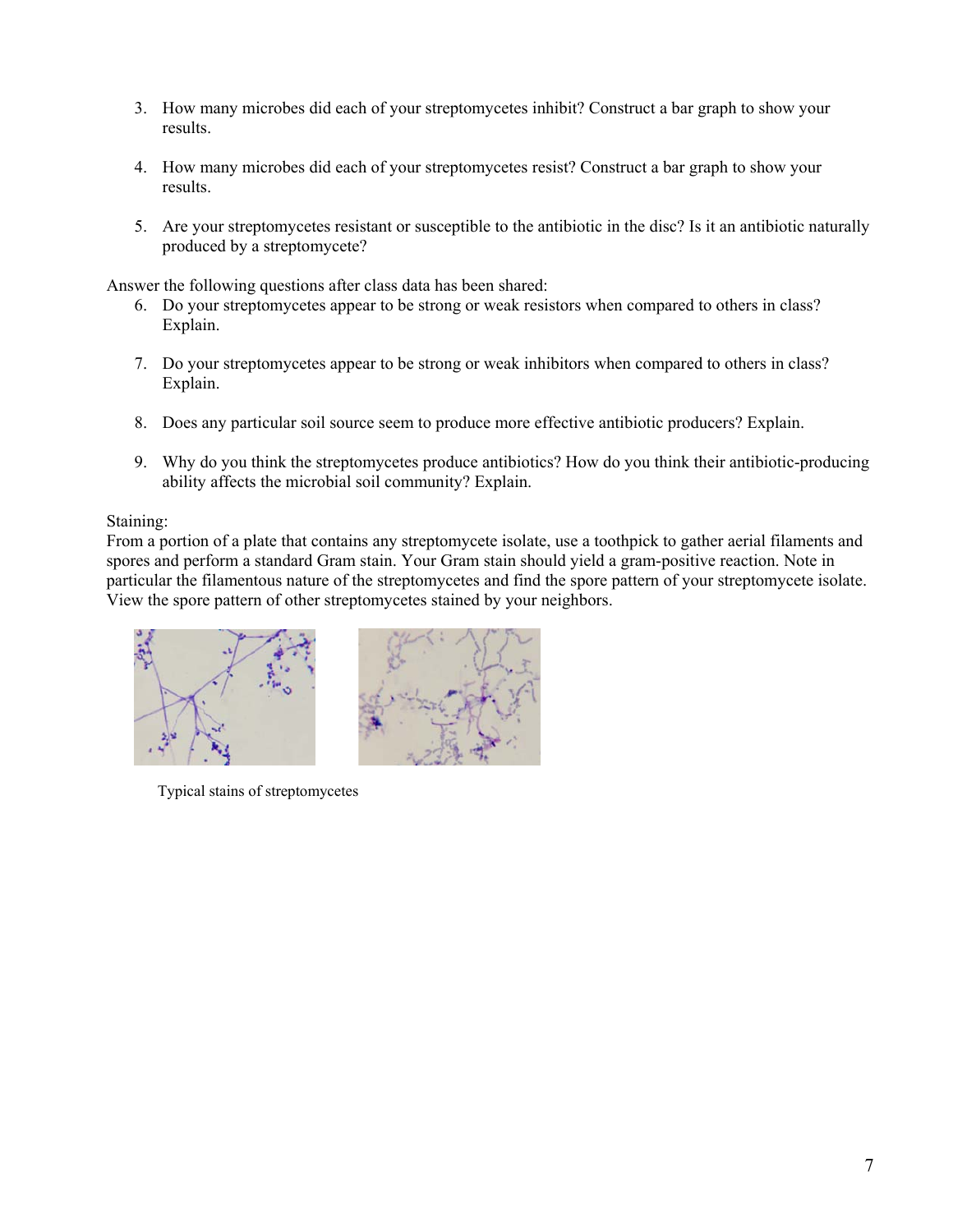# DATA SHEET

|                 | Zone size (mm)      |                                              |                    |                    |                 |
|-----------------|---------------------|----------------------------------------------|--------------------|--------------------|-----------------|
|                 | spot, plug, or disc |                                              |                    |                    |                 |
| Lawns           | Streptomycete       | Streptomycete<br>$\mathcal{D}_{\mathcal{L}}$ | Streptomycete<br>3 | Streptomycete<br>4 | Antibiotic disc |
| Streptomycete 1 | <b>XXXX</b>         |                                              |                    |                    |                 |
| Streptomycete 2 |                     | <b>XXXX</b>                                  |                    |                    |                 |
| Streptomycete 3 |                     |                                              | <b>XXXX</b>        |                    |                 |
| Streptomycete 4 |                     |                                              |                    | <b>XXXX</b>        |                 |
|                 |                     |                                              |                    |                    |                 |
| Gram-negative 1 |                     |                                              |                    |                    | XXXX            |
| Gram-negative 2 |                     |                                              |                    |                    | <b>XXXX</b>     |
| Gram-positive 1 |                     |                                              |                    |                    | XXXX            |
| Gram-positive 2 |                     |                                              |                    |                    | <b>XXXX</b>     |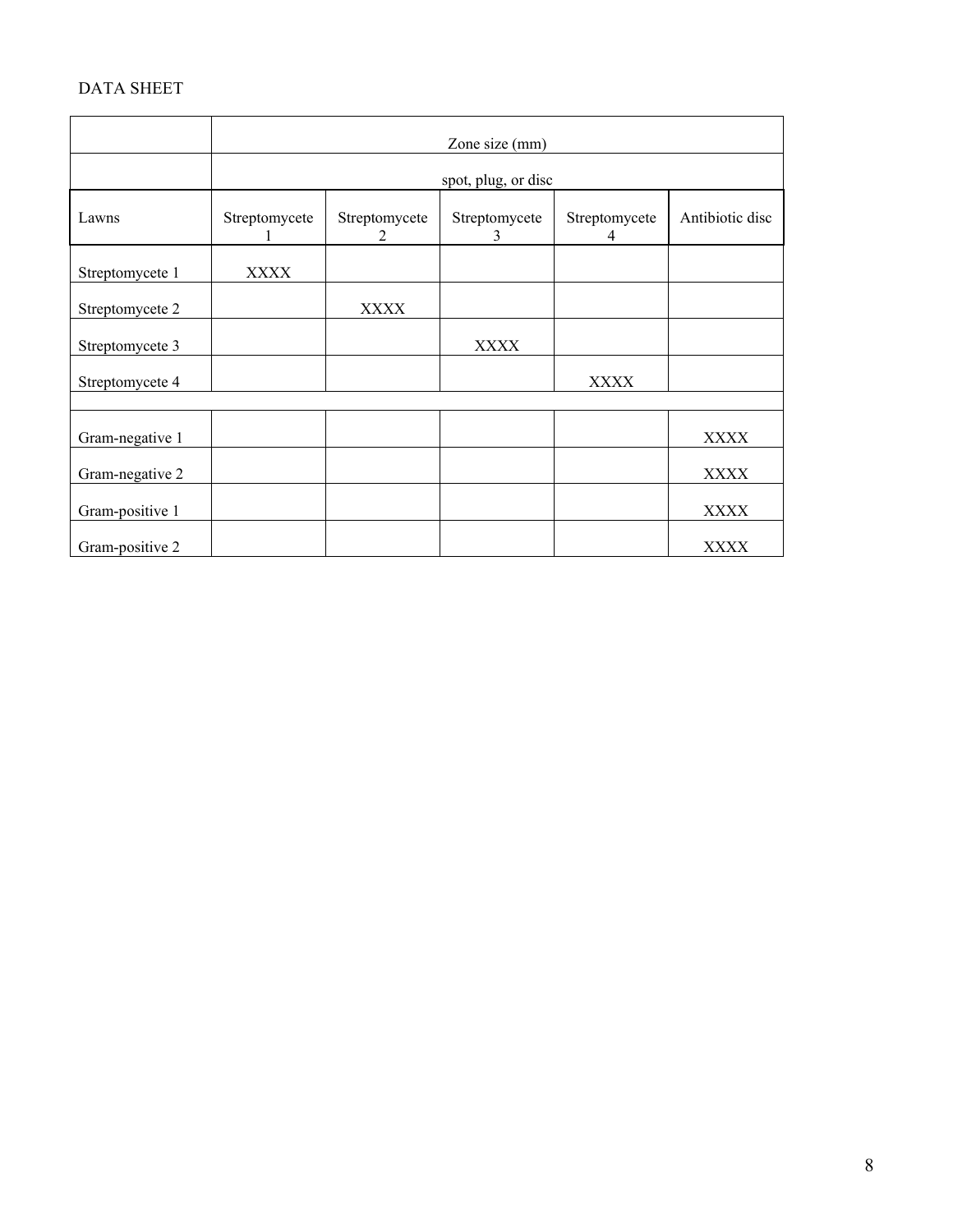### **PROCEDURE – INSTRUCTOR VERSION**

A Laboratory Project Investigating Phenotypic Diversity Among Soilborne Streptomycetes

**Introduction.** Ahh, the smell of dirt! That's the smell of geosmins, volatile substances given off by streptomycetes—aerobic, gram-positive, spore-forming, filamentous bacteria found abundantly in most soils of the world. Growing on agar these bacteria look somewhat like fungi. They form filamentous hyphae inside the agar, called substrate hyphae, as well as aerial hyphae. The aerial hyphae eventually form chains of nonmotile spores. This gives the colonies a powdery or chalky look. The hyphae make the colonies tough and leathery, too, instead of soft and moist like most bacterial colonies. While the colonies are often white, the streptomycetes can form pigmented spores or exude pigments into the substrate that make for gorgeous plates of pinks, yellows, greens, blues, violets, or grays.

Ecologically, streptomycetes are incredibly important soil inhabitants. Streptomycetes can degrade a wide range of organic materials, but most especially the difficult, recalcitrant materials like cutin, pectin, and lignin, and turn those materials into soil-conditioning humus. This is beneficial for plants growing in the soil. In turn, plant roots secrete, exude, and leak nutrient-rich materials that may be an important food source for the streptomycetes.

The streptomycetes have another talent as well. To compete with the thousands of other bacteria, fungi, and protozoa in each gram of soil, they produce the microbial version of weapons of mass destruction antibiotics like chloramphenicol, streptomycin, neomycin, erythromycin, nystatin, and tetracycline. Over 70% of the antibiotics currently used for human and veterinary health are produced by streptomycetes. To underscore the importance of these organisms, the genomes of two streptomycetes, *Streptomyces coelicolor* A3(2) and *Streptomyces avermitilis*, have already been completely sequenced. Interestingly, ants figured out the value of having antibiotic producers around at least 50 million years ago. The leaf cutter ants common in North and South America coat their bodies with streptomycetes, which they use to inhibit the growth of troublesome fungi.

This raises interesting and intriguing questions about streptomycetes in soil. What other organisms do streptomycetes inhibit? What may be the advantages or disadvantages of inhibiting some groups and not others? If a streptomycete is a good inhibitor of other organisms, is it also good at resisting antibiotic inhibition? And what might patterns of inhibitory interaction among streptomycetes suggest about the ecology of these organisms in soil?

In this major lab project, you will examine aspects of the phenotypic diversity of streptomycetes isolated from different soils. As individuals, you will identify, purify, and make a spore suspension of four streptomycete isolates from your soil sample. You will discover the antibiotic inhibition and resistance profile for each of these four streptomycetes as you challenge them against each other, against antibiotic discs, and against a set of gram-positive and gram-negative bacteria. You will each be expected to keep a research notebook. As a team, you will give two short oral reports—one on an assigned streptomycete-related topic, and one on your experimental results.

This project is worth 40 points and has four components:

1. A 5 to 8-minute team oral report to class on your topic area\* (15 pts); reports are given in lab; at least two team members must report; a one-page summary with three main references is to be turned in to the instructor. Due (date) in lab.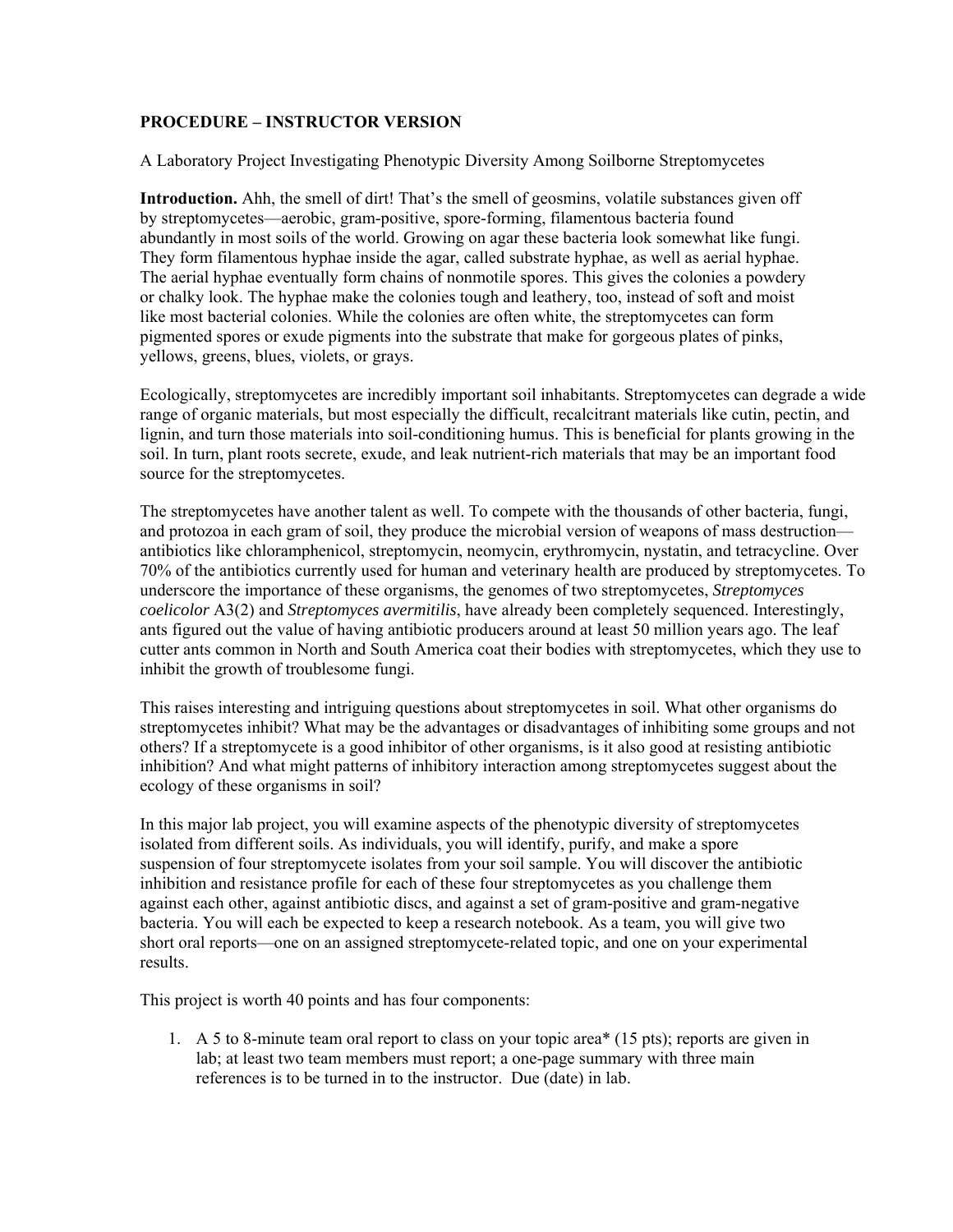- 2. Individual lab research notebook (10 pts); this lab research notebook (provided) should contain ALL of your lab and analysis work. Due (date) in lab.
- 3. Individual Gram stain of your chosen streptomycete isolate (5 pts). Due (date) in lab.
- 4. A 5-minute team oral data report of experimental results for your soil (10 pts); reports are given in lab, at least two team members must report (different members than first oral report). Due (date) in lab.

\*topic areas: microbial community ecology of soil and rhizosphere

antibiotic diversity of streptomycetes

streptomycete genetics and physiology

industrial antibiotic production, "from microbe to medicine"

Your team may collect soil from your own site or use soil supplied by the instructor. To collect your own soil, get a new pint- or quart-sized zip-top storage bag from your instructor. Loosen the soil if necessary. Collect about 1/4 cup of soil. Avoid contaminating the soil by touching it with your hands. If you push the outside bottom of the bag into and through the inside of the bag with your hand you can scoop the soil into the bag without touching it. Seal the bag and get it to your instructor at least 2 days before the laboratory project starts. Soil can be collected from any site (e.g., fields, gardens, woodlands, under turf, near sidewalks, roadside ditches). While unlikely, it is possible that because you are isolating unknown organisms from the soil, you may isolate pathogens. To minimize the collection of any human pathogens, avoid sites where fecal contamination is possible (e.g., fields spread with manure, feedlots, active pastures).

**This ongoing lab project allows students to explore the antibiotic activity of soilborne streptomycetes. It exposes them to slightly different laboratory techniques (using toothpicks instead of loops or needles and spotting bacteria on top of bacterial lawns and collecting bacterial spores) and allows viewing of filamentous bacteria. It builds on aseptic techniques and microscopy skills they already have accomplished. It also exposes them to the idea of microbial ecology, a topic often lacking in a one-semester general microbiology course. If you collect soil for your students rather than having them gather their own soil, you may want to consider the possible modifications listed in the supplementary materials. I group the students into teams based on the number of students per lab bench. My benches hold five students, and I have five benches, thus there are up to five teams of five students per lab section. I have two to four lab sections per semester.** 

**On the first day of the project I give students minimal background information about streptomycetes and then assign them, as teams, topics to research. The topics are: soil and the rhizosphere, antibiotic history and diversity, streptomycete genetics, and industrial antiobiotic production. Other topic ideas are ecological competition or niche. The students prepare for and give a 10-minute oral report to the lab class one week later. If students are more familiar with streptomycete ecology, genetics, physiology, and antibiotics, they appreciate and understand the project more, however, they will gain a lot from the project even if they do not do the research and give an oral report.** 

**The day before the project starts, have all soil gathered and ready. Teams that are bringing in their own soil must get it to you ahead of time. Soils can be collected from the root zone of particular plants or from other areas (deciduous woodland, coniferous woodland, pasture, garden, lawn, etc.). Weigh out ~5 g of fresh weight soil and dry overnight in weigh boats under two layers of sterile cheesecloth. The next day (the day the project starts), prior to the start of the lab, weigh out a 1 g subsample of the dried soil. Break apart large clumps of soil by grinding soil in a glass petri plate with a weigh boat or spoon. Cover the soil sample with a sterile cheesecloth and place it in a heating oven at 60°C for 90 minutes. While this step can be omitted, it**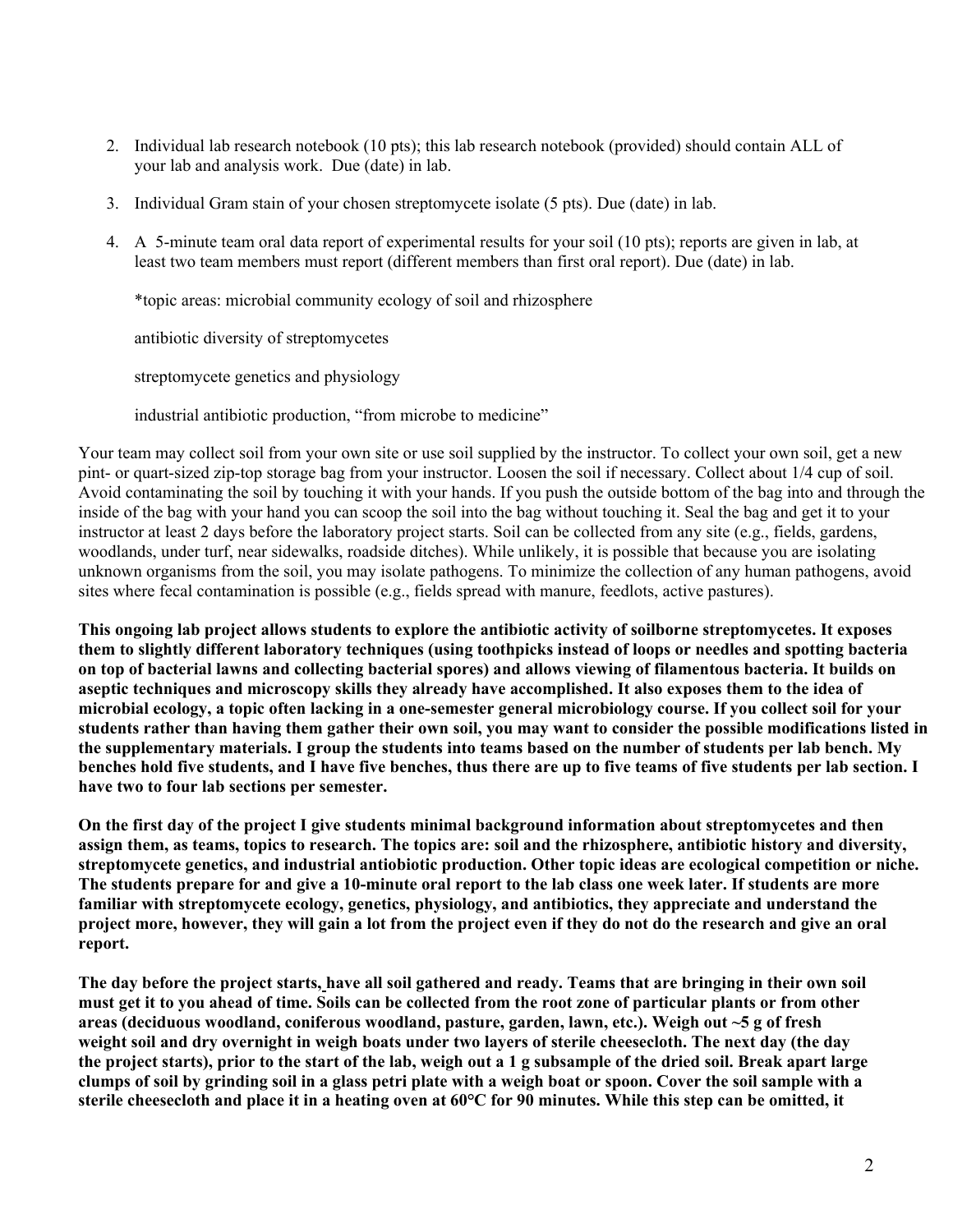**helps to reduce the number of competing, spreading bacteria and fungi in the sample and makes it much easier to obtain pure cultures of streptomycetes.** 

PROJECT DAY 1: Isolate streptomycetes from soil (1.5 hours)

**Have all students on the same team use the same source of soil. They will accumulate more data about a specific soil this way. Split them into small groups or individuals to come up with the protocol for how to perform the soil dilution series and let them compare their protocols with others before you verify it. You can have them prepare the soil dilution bottles as one team and split the team back into individuals to prepare the plates for colony counts. This way they will be able to replicate the plate count data and have several plates from which to locate and choose streptomycetes.** 

Divide into teams as indicated by your instructor. **Assign each team a topic to research.** 

Record soil source =

Place 1 g of prepared soil in 9 ml of sterile dH<sub>2</sub>O and vortex for 1 minute **(need one 9 ml water blank per team)**.

Let sample sit at room temp for 30 minutes.

While you are waiting, decide what serial dilution protocol to use so that you can determine the total number of CFU per gram of soil and the number of streptomycete CFU per gram of soil. Expect a typical total CFU per gram of soil to be about  $10^6$  to  $10^7$ . Your team will have four or five 9 ml sterile water tubes as dilutent and four plates. You will use micropipettors to plate 100 μl aliquots of your dilutions onto your dilution plates. Get instructor approval before you proceed. (need four 9 ml water blanks per team, 10<sup>-2</sup> to 10<sup>-5</sup> serial dilutions work well)

Plate 100 μl of your dilutions on oatmeal agar amended with cycloheximide (100 μg/ml). These plates will be referred to as OA plates. Use a sterile bent glass rod to spread the sample. **(do as individuals, each student needs four OA plates)** 

Incubate for 5 days at 28°C. Streptomycetes are considered slow-growers compared to the typical bacteria used in microbiology labs.

PROJECT DAY 2: Determine total bacteria and streptomycete population densities and subculture individual streptomycete isolates (1 hour)

Determine population of total bacteria and of streptomycetes using plate count methodology. Streptomycete colonies often are small, hard, and friable. They appear to have a powdery coating and often exhibit a zone of inhibition. They will not be gooey or shiny. Streptomycetes can be various colors above the agar (but most often are white or gray) and below the agar (frequently gray or yellow). **Another group, the** *Streptoverticillium***, may be mistaken for the** *Streptomyces* **at this stage. They also produce antibacterial compounds and have colored substrate and aerial mycelium. It is okay if the students happen to include them in this study. They will be easier to identify when they are grown out in pure culture. If not today, then the next time they go to subculture the streptomycetes, the students should notice the smell of "soil." Even without opening their plates this distinctive odor wafts from the incubator.**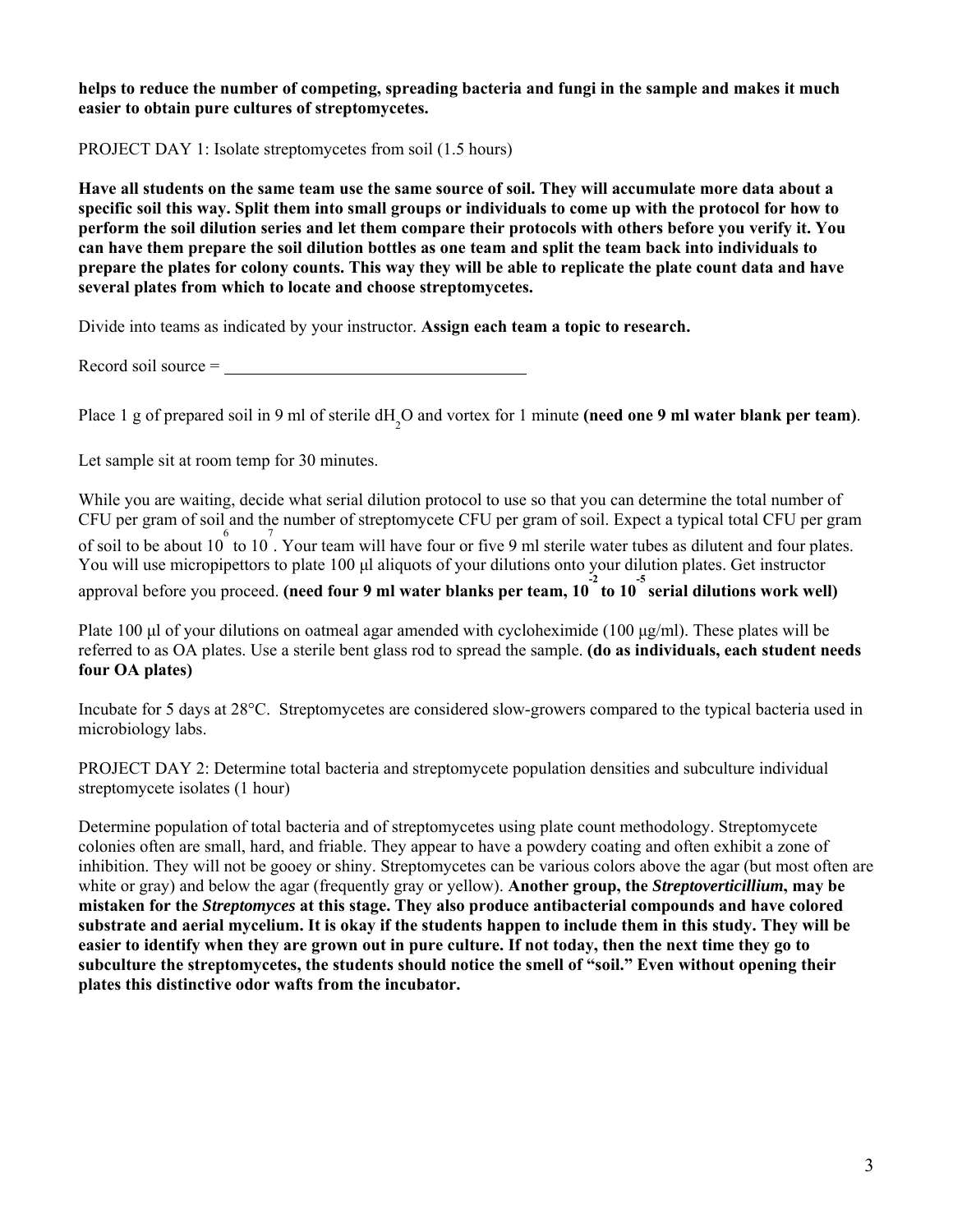| Dilution plate | Number total CFU | Number streptomycete |
|----------------|------------------|----------------------|
|                |                  | <b>CFU</b>           |
|                |                  |                      |
| $10^{-2}$      |                  |                      |
|                |                  |                      |
| $10^{-3}$      |                  |                      |
|                |                  |                      |
| $10^{-4}$      |                  |                      |
|                |                  |                      |
| $\mathbf{v}^5$ |                  |                      |





Typical soil dilution plate showing small, Close-up of area from soil dilution plate showing white, hard streptomycete colonies. powdery, granular appearance of white streptomycetes.

Number total CFU per gram of soil: **usually 10<sup>6</sup> to 10<sup>7</sup>** 

Number of streptomycetes per gram of soil: **usually 10 to 100 fold less than above, overall a large percentage of soilborne bacteria are streptomycetes. Students should discover that the streptomycetes comprise a significant portion of soil microbes, however, in this experiment they need to realize they have selected for them (using OA and the heating step done by the instructor), so the percentage will be artificially high.** 

What percentage of the soil bacteria are streptomycetes? Is this consistent for all soil sources used in class?

Why might the percentage of streptomycetes be artificially high?

Isolate and purify individual streptomycetes by collecting spores on a sterile toothpick and streaking them onto OA. Handle the toothpick just as you would an inoculating loop. Use a gentle touch as you glide it across the agar when streaking the OA plate. Collect eight isolates total and streak them onto two OA plates. Label these plates "subcultures 1–4" and "subcultures 5–8". Incubate for 2 days at 28°C. If after 2 days your plates appear to be growing only streptomycetes, continue incubating them at 28°C. If after 2 days you see any growth that looks like a contaminant, restreak your isolates onto new OA plates using sterile toothpicks. Most contaminating bacteria will grow faster than the streptomycetes so you can usually find a section of the streptomycete colonies that appears clean and streak from that area. Remember that you only need four isolates, so if some are beyond purifying, that's okay. **Toothpicks are used instead of loops as the cracks within the toothpick pick up considerably more spores. Have the students check their choices with you before they subculture. Four isolates are put on one plate and only two plates are used, all to save costs. If more resources are available, isolates could be streaked onto separate plates or more isolates could be streaked.**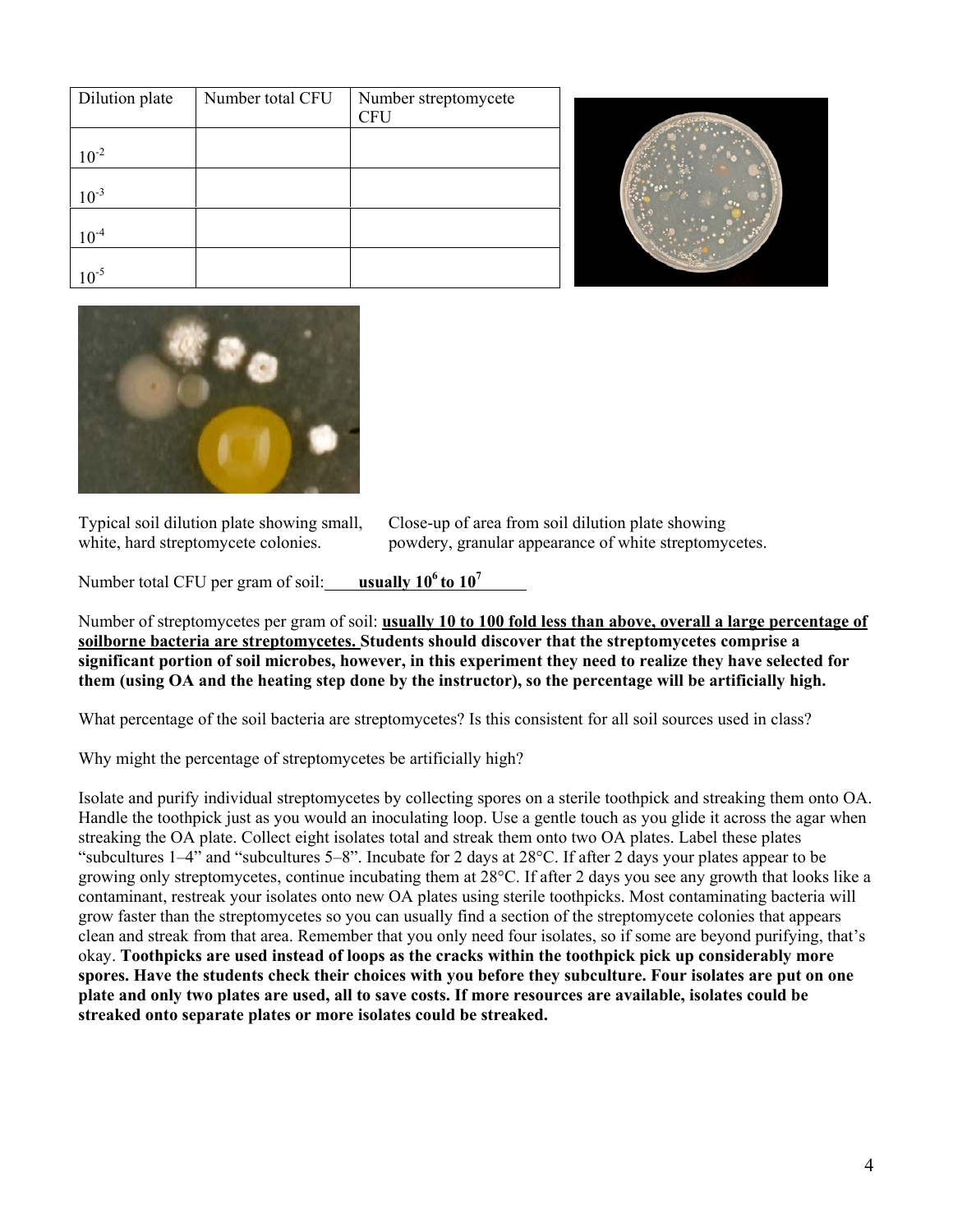

subcultures 1-4 subcultures 5-8 Typical quadrant subcultures

PROJECT DAY 3: Purify selected streptomycetes subcultures (0.5 hour)

Among the eight streptomycetes selected above, choose the four "best" isolates for further work. The "best" streptomycete characteristics will be those that are fast growers (have spread the most on your plate or produced the most powdery spores), those that appear pure, and those that show diverse phenotypes (colors). To do this, use a sterile toothpick to streak each isolate as heavily as possible onto half a plate of OA. Use two OA plates, two isolates per plate. Label these plates "spore collection 1–2" and "spore collection 3–4." Incubate for 5 to 7 days at 28°C. **After 2 to 3 days of incubation you can usually tell if the plates are contaminated. Restreaking is necessary mostly for isolates contaminated with** *Bacillus* **spp. The longer incubation is required to get good spore production. The aerial mycelium of** *Streptoverticillium* **will have a very cottony appearance. The aerial mycelium of** *Streptomyces* **will look more powdery. Have the students check their choices with you before they make their spore collection plates. Usually only 10% of the students find contaminated plates and need to subculture. Plates need to incubate a minimum of 5 days to produce an abundant spore population, 7 days is better.** 





spore collection 1-2 spore collection 3-4

PROJECT DAY 4: Spore collection, antibiotic inhibition and resistance assays (2 hours)

## Spore collection:

Using a micropipettor, aliquot  $0.75$  ml of sterile  $20\%$  (v/v) glycerol into four 1.5 ml sterile microfuge tubes. Label the tubes "spore suspension 1, 2, 3, and 4." Moisten a sterile cotton swab by dipping it into one of the microfuge tubes of sterile 20% (v/v) glycerol. Collect the streptomycete spores by gently rolling the moist sterile swab across the surface of the spore collection plate, one isolate at a time, being careful not to move the swab into the other half of the plate. Twirl the cotton swab in the microfuge tube to liberate the spores. To guarantee good spore harvest, reswab two more times, using the same swab and liberating the spores into the same tube. **The tube should darken and become turbid as it fills with spores.** Repeat the spore collection process for each of the four isolates using one fresh swab for each isolate. Save these swabbed spore collection plates as you will use them again to collect plugs. **The swab collection process works well and results in little cross contamination even though the students are isolating from open, mixed plates. These streptomycete spores are much less mobile than those from typical laboratory fungal samples or contaminates.** 

## Antibiotic assays:

Get four OA plates and label them "streptomycete 1–4 antibiotic assay." Using a micropipettor, add 100 μl of your spore suspension 1 to the OA plate labeled "streptomycete 1 antibiotic assay," add 100 μl of your spore suspension 2 to the OA plate labeled "streptomycete 2 antibiotic assay," and repeat until you have made all four streptomycete lawns. Use a sterile bent glass rod to spread the spores and make good, solid lawns.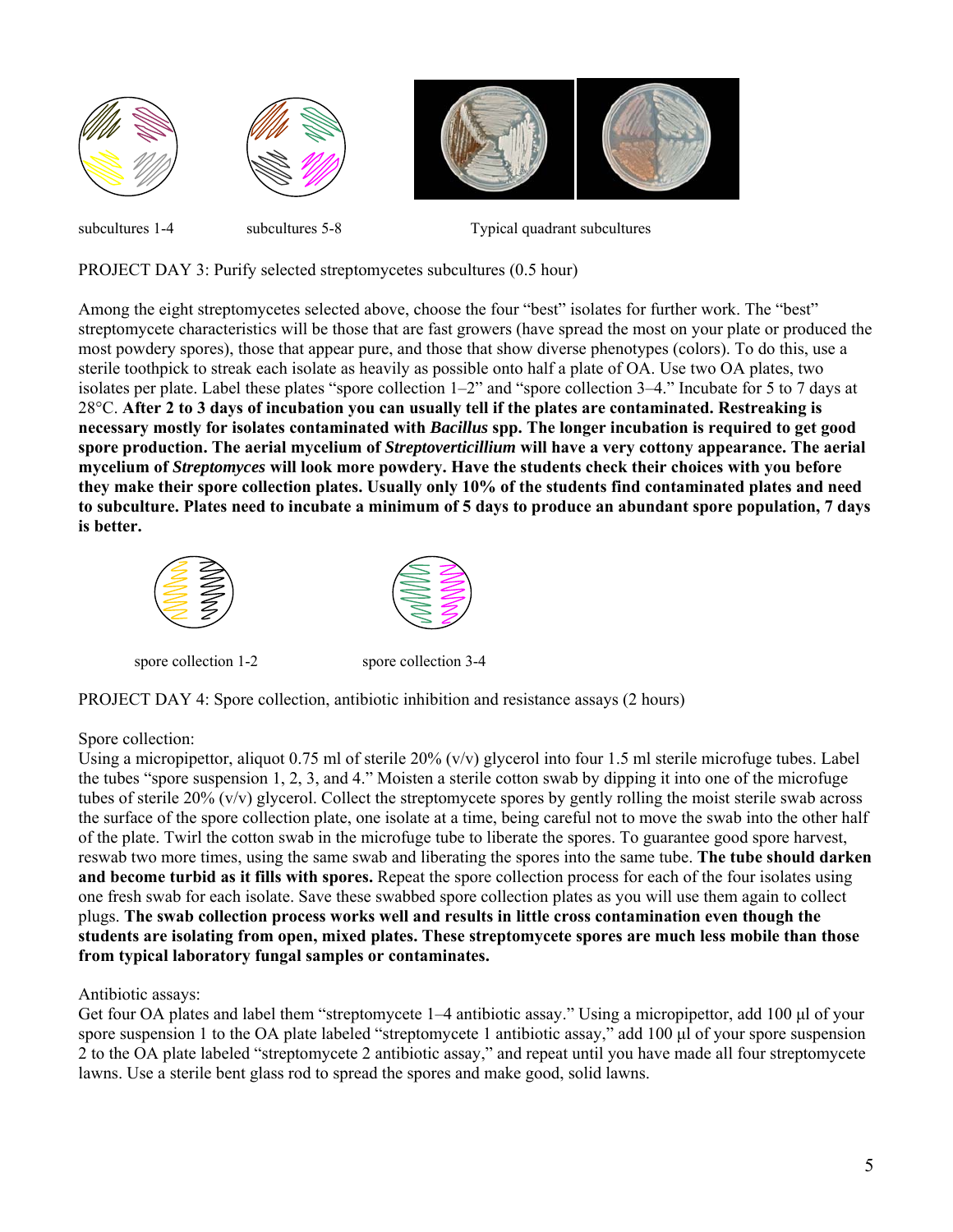

Allow the lawns to dry about 5 minutes before proceeding.

Use a sterile forceps to add one antibiotic disc (your choice of those supplied by your instructor, use the same one for each plate) to each antibiotic assay plate. Tap the disc down with the forceps to make sure it adheres to the agar.

On each antibiotic assay plate make three 10-μl spots of the other streptomycete spore suspensions. Use a fresh tip for each spot.



Set these plates aside and at the end of the class period invert them and incubate 7 days at 28°C. **Wait to invert the plates or the 10-μl spots will spread out.** 

Get two Mueller-Hinton (MH), tryptic soy agar (TSA), or nutrient agar plates. Label one of these plates "gramnegative antibiotic assay" and the other "gram-positive antibiotic assay." Divide one MH plate in half and use two sterile swabs to make two half-lawns of the two gram-negative bacteria provided. Divide the second MH plate in half and use two sterile swabs to make two half-lawns of the two gram-positive bacteria provided. Label each halflawn with the name of the swabbed bacteria. **Gram-negative bacteria that have worked well are** *Escherichia coli, Pseudomonas* **species, and** *Serratia marcescens***. Gram-positive bacteria that have worked well are**  *Bacillus cereus, Micrococcus luteus***, and** *Staphylococcus epidermidis***. Others without spreading habits may work as well.** 



gram-negative antibiotic assay gram-positive antibiotic assay name of bacteria name of bacteria

Get a cork borer, flame sterilize it using ethanol, and once it is cool punch four holes in your swabbed spore collection plate 1. Sterilize the cork borer again and punch four holes in your swabbed spore collection plate 2. Repeat for plates 3 and 4. The plugs should stay in the plate. Each plug contains any antibiotic that the streptomycete produced that diffused into the agar. **If #3 cork borers (6-mm diameter) are not available, the bulb-side of sterile glass pipettes works equally well.** 

Use a sterile forceps or spatula to carefully pick up the plugs and place them onto each MH lawn, upside down or right side up (doesn't matter).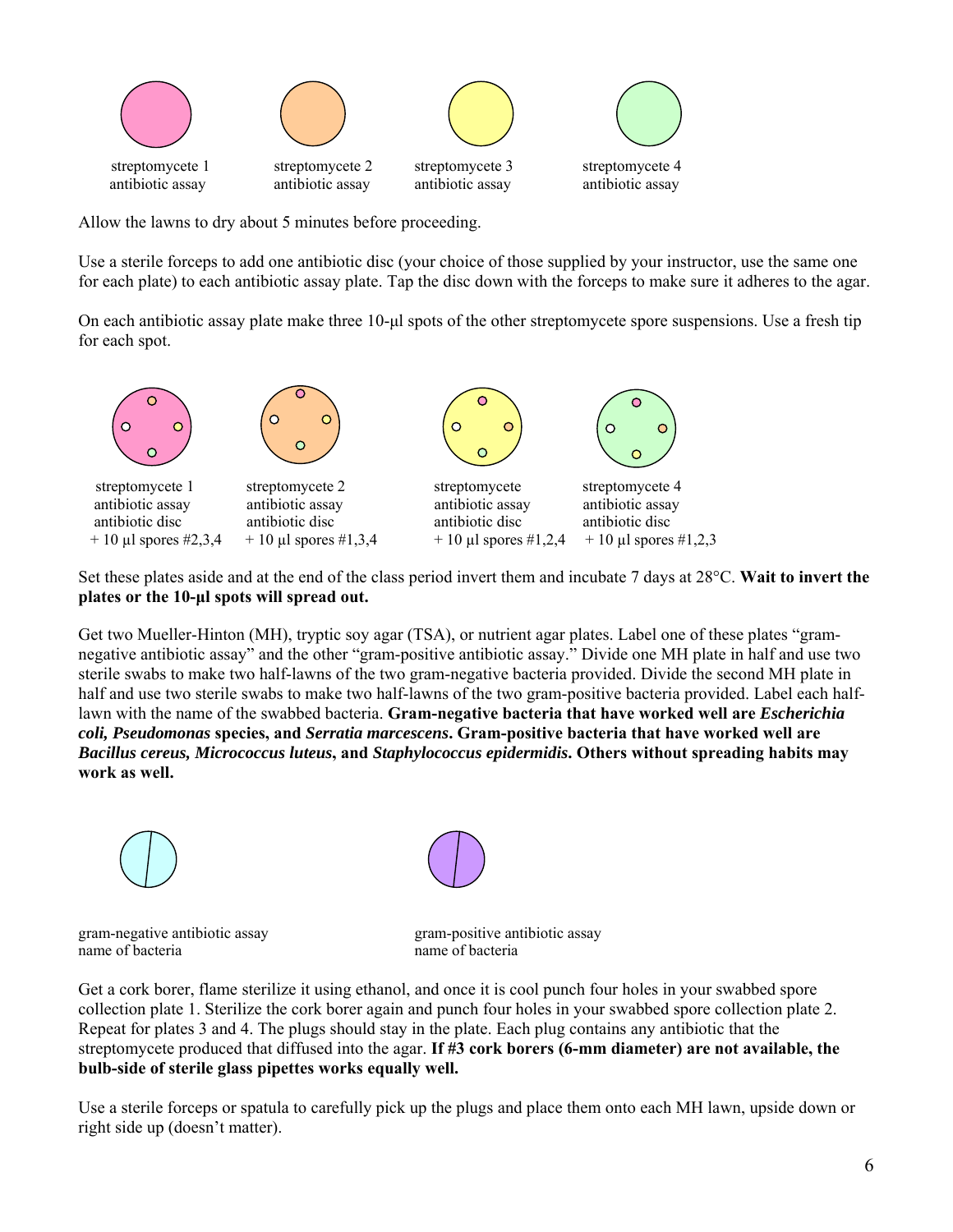



+ plugs from each streptomycete  $+$  plugs from each streptomycete

gram-negative antibiotic assay gram-positive antibiotic assay

Incubate these plates 7 days at 30°C. Do NOT invert these plates or the plugs may fall off.

PROJECT DAY 5: Data collection and analysis (2 hours)

Zones of inhibition:

Measure to the nearest mm any zones of inhibition. Measure from the edge of the dotted streptomycete spore isolate or disc or plug to the edge of the zone. Record your data on the data sheet provided. **Occasionally two zones are visible: a distinct clear, kill zone and an opaque inhibit zone. Either have the students ignore any opaque zones and measure only kill zones, or have them measure both. Rarely, a spot of spore suspension yields very little growth. As the students were to select streptomycetes with relatively fast growth, it is most likely due to the lawn streptomycete inhibiting the spot streptomycete rather than the spot streptomycete being of low viability. However, sometimes students select streptomycetes that are not very vigorous growers. If that is the case, each time a lawn or spot is made of that spore suspension the growth would be minimal. Have the student determine what would be the appropriate treatment of that data.** 



In the above example, streptomycete #1 (spot) did not inhibit streptomycete #4 (lawn), as no zone of inhibition was produced, and conversely, streptomycete #4 was resistant to whatever antibiotic streptomycete #1 produced. Also, streptomycete #2 did inhibit streptomycete #4, and conversely, streptomycete #4 was susceptible to the antibiotics produced by streptomycete #2.



Plates 1 and 2 contain streptomycete spore suspension lawns on OA plates challenged with the other spore suspensions of the collection and an antibiotic disc, plate 3 contains two lawns of gram-positive bacteria challenged with antibiotic-containing streptomycete plugs on MH agar.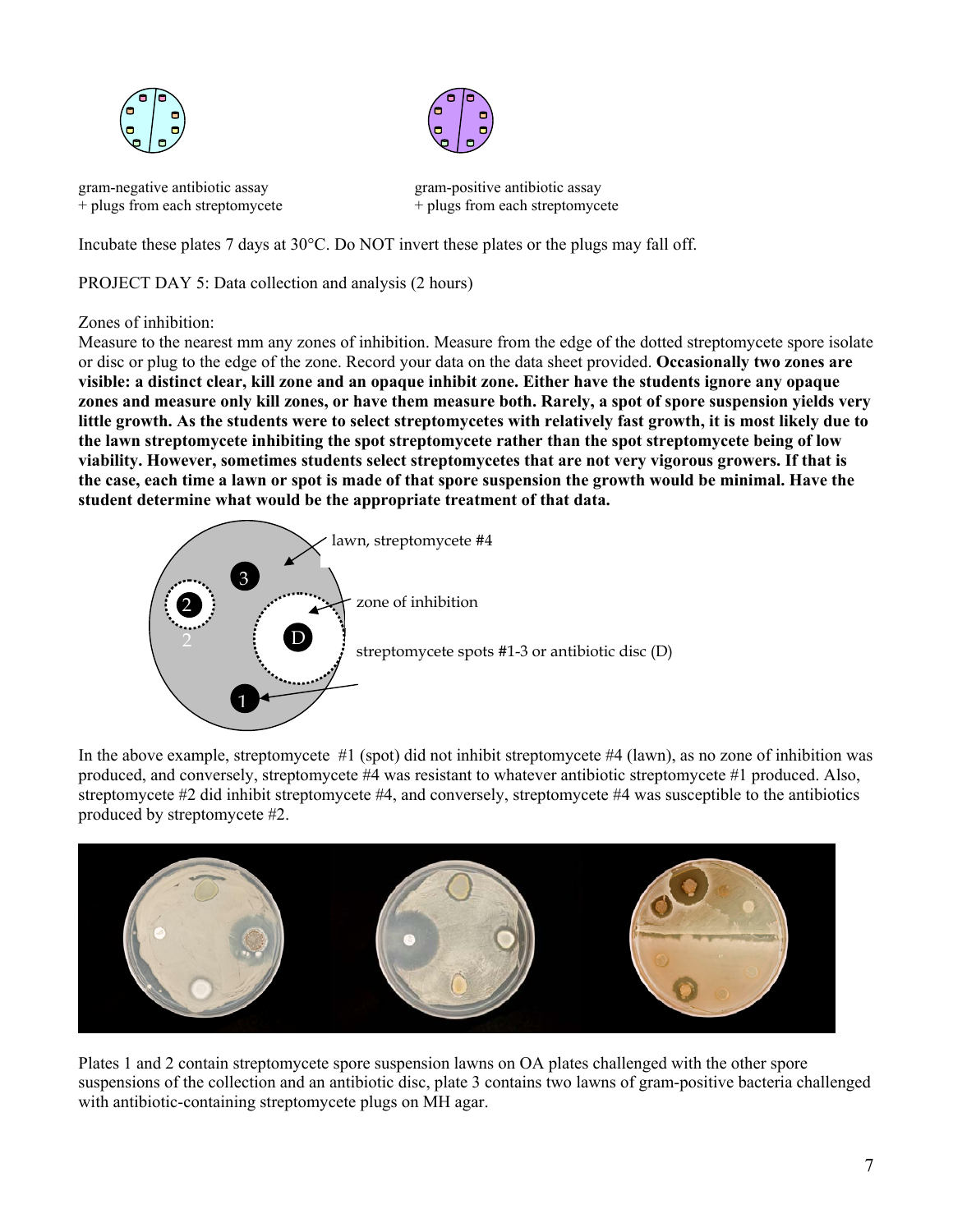Analysis:

- 1. How many total CFU/g are in your soil? How many of those are streptomycetes? What differences or similarities in substrate and aerial hyphae did you observe in your streptomycete collection?
- 2. How many zones of inhibition were produced? How many of each size were produced? Construct a bar graph to show your results. **(Y** axis = number of zones, X axis = inhibition zone size)
- 3. How many microbes did each of your streptomycetes inhibit? Construct a bar graph to show your results. **(Y axis = number of microbes inhibited, X axis = streptomycete #1, #2, #3, or #4)**
- 4. How many microbes did each of your streptomycetes resist? Construct a bar graph to show your results. **(Y axis = number of streptomycetes resisted, X axis = streptomycete #1, #2, #3, or #4)**
- 5. Are your streptomycetes resistant or susceptible to the antibiotic in the disc? Is it an antibiotic naturally produced by a streptomycete?

Answer the following questions after class data has been shared:

- 6. Do your streptomycetes appear to be strong or weak resistors when compared to others in class? Explain.
- 7. Do your streptomycetes appear to be strong or weak inhibitors when compared to others in class? Explain.
- 8. Does any particular soil source seem to produce more effective antibiotic producers? Explain.
- 9. Why do you think the streptomycetes produce antibiotics? How do you think their antibiotic-producing ability affects the microbial soil community? Explain.

Staining: From a portion of a plate that contains any streptomycete isolate, use a toothpick to gather aerial filaments and spores and perform a standard Gram stain **(or simple stain to just check morphology)**. Your Gram stain should yield a gram-positive reaction (even though plates are > 24 hours old). Note in particular the filamentous nature of the streptomycetes and find the spore pattern of your streptomycete isolate. View the spore pattern of other streptomycetes stained by your neighbors. **The biggest problem the students have in staining their bacteria is that they make too thick a smear—make sure they spread out their sample.** *Streptomyces* **spp. have straight, looped, or spiraled aerial hyphae bearing chains of many spores. The spores are smooth or ornamented with spines, warts, or hairs.** *Streptoverticillium* **spp. have straight aerial hyphae bearing branches in whorls from which the spores arise. Using low magnification it is described as resembling barbed wire.** 



Typical stains of streptomycetes

# **Background:**

Students will be expected to be able to use pipettes and micropipettors and be fairly proficient in aseptic techniques. Students will be expected to be able to do a Gram stain or simple stain and use a microscope by the last day of the project. Students will be expected to understand how to set up a serial dilution series and calculate viable cell